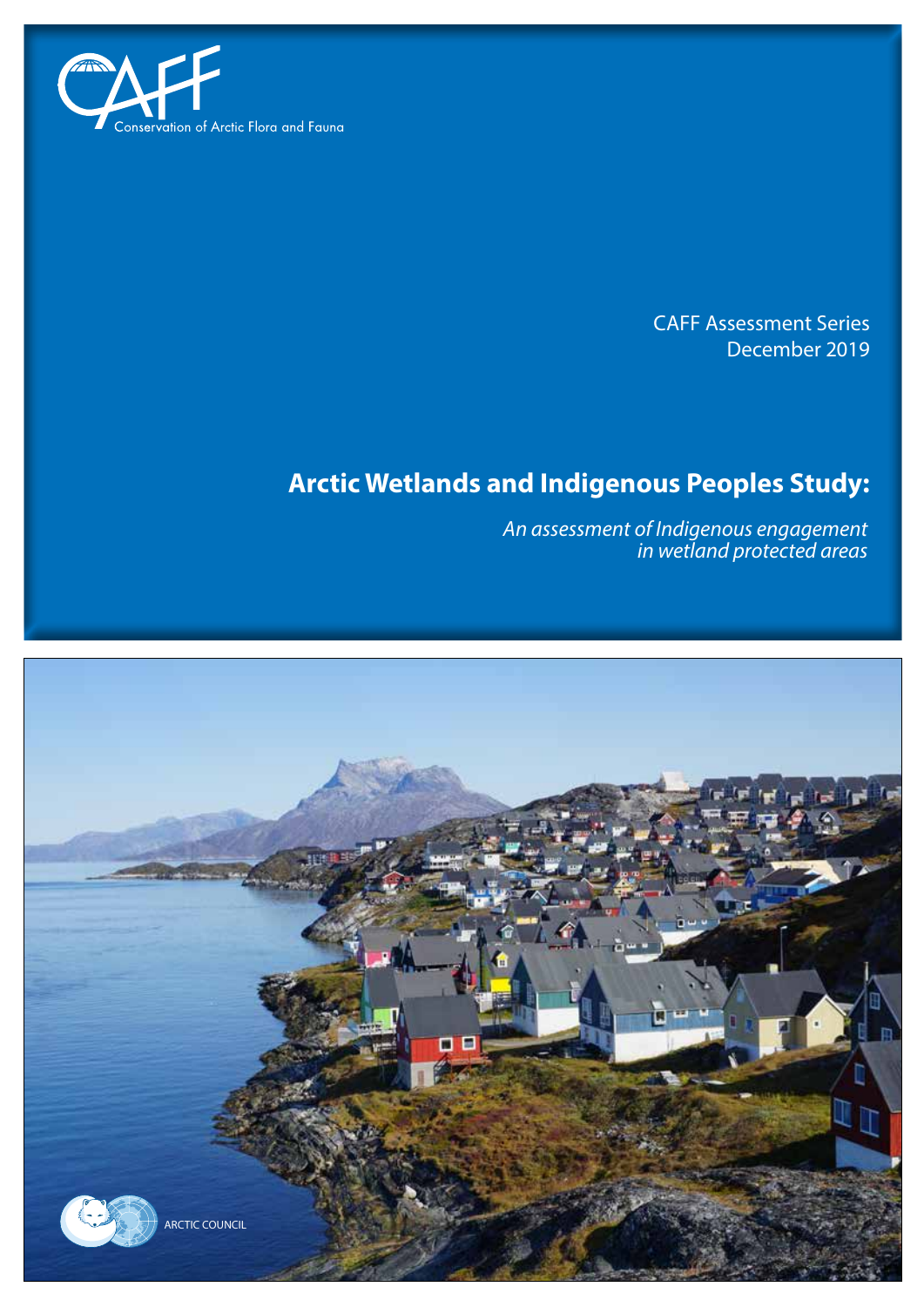#### **CAFF Designated Agencies:**

- Norwegian Environment Agency, Trondheim, Norway
- Environment and Climate Change Canada, Ottawa, Canada
- Faroese Museum of Natural History, Tórshavn, Faroe Islands (Kingdom of Denmark)
- Finnish Ministry of the Environment, Helsinki, Finland
- Icelandic Institute of Natural History, Reykjavik, Iceland
- Ministry of Independence, Nature, Environment and Agriculture, Greenland
- Russian Federation Ministry of Natural Resources, Moscow, Russia
- Swedish Environmental Protection Agency, Stockholm, Sweden
- United States Department of the Interior, Fish and Wildlife Service, Anchorage, Alaska

#### **CAFF Permanent Participant Organizations:**

- Aleut International Association (AIA)
- Arctic Athabaskan Council (AAC)
- Gwich'in Council International (GCI)
- Inuit Circumpolar Council (ICC)
- Russian Indigenous Peoples of the North (RAIPON)
- Saami Council

**This publication should be cited as**: Buschman, Victoria (2019) Arctic Wetlands and Indigenous Peoples study (AWIPS) an assessment of indigenous engagement in wetland protected areas. Conservation of Arctic Flora and Fauna, Akureyri, Iceland. ISBN 978-9935-431-84-4

**Or:** CAFF (2019) Arctic Wetlands and Indigenous Peoples study (AWIPS) an assessment of indigenous engagement in wetland protected areas. Conservation of Arctic Flora and Fauna, Akureyri, Iceland. ISBN 978-9935-431-84-4

Cover photo: Nuuk, Greenland. Photo: Victoria Buschman

Back cover: Coutts Inlet, Canada. Photo: Victoria Buschman

Design and layout: María Rut Dýrfjörð

For more information please contact: *CAFF International Secretariat Borgir, Nordurslod 600 Akureyri, Iceland Phone: +354 462-3350 Fax: +354 462-3390 Email: caff@caff.is Internet: www.caff.is*

Note: The views expressed in this report do not necessarily reflect the views of the Arctic Council, its working groups or subsidiary bodies; many of the statements and statistics cited in this report are the recollection or perspective of the interviewees.





CAFF Designated Area

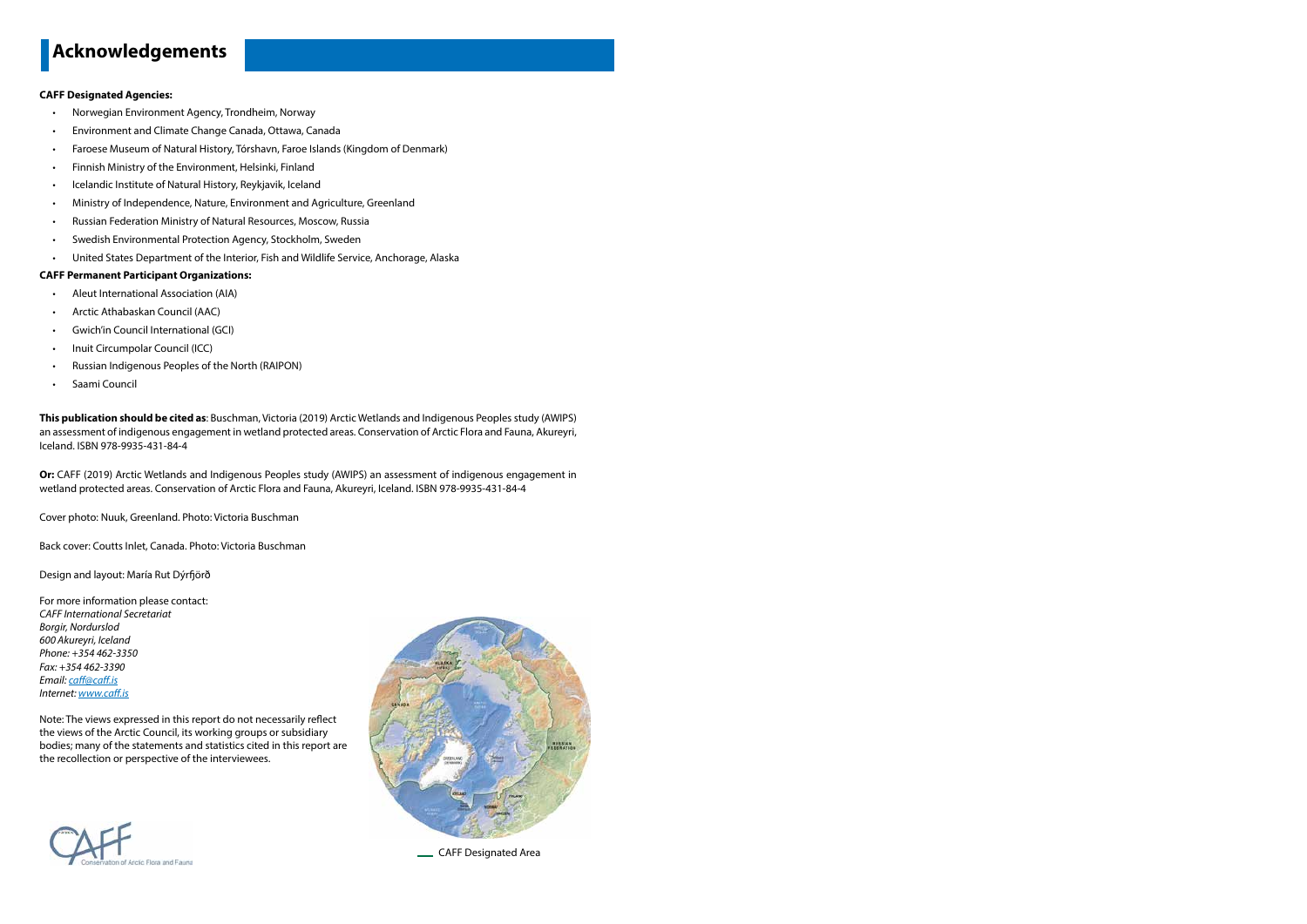# **Table of Contents**

| 1.2 Findings 6 |
|----------------|
|                |
|                |
|                |
|                |
|                |
| <b>BOX1</b>    |
|                |
|                |
|                |
|                |
|                |
|                |
|                |
|                |
|                |
|                |
|                |
|                |
|                |
|                |
|                |
|                |
|                |
|                |
|                |
|                |
|                |
|                |

| BOX <sub>2</sub> |  |  |  |  |  |  |
|------------------|--|--|--|--|--|--|
|                  |  |  |  |  |  |  |
|                  |  |  |  |  |  |  |
|                  |  |  |  |  |  |  |
| <b>BOX3</b>      |  |  |  |  |  |  |
|                  |  |  |  |  |  |  |
|                  |  |  |  |  |  |  |
|                  |  |  |  |  |  |  |
|                  |  |  |  |  |  |  |
|                  |  |  |  |  |  |  |
|                  |  |  |  |  |  |  |
|                  |  |  |  |  |  |  |
|                  |  |  |  |  |  |  |
|                  |  |  |  |  |  |  |
|                  |  |  |  |  |  |  |
|                  |  |  |  |  |  |  |
|                  |  |  |  |  |  |  |
| <b>Annex A</b>   |  |  |  |  |  |  |
| <b>Annex B</b>   |  |  |  |  |  |  |
|                  |  |  |  |  |  |  |
|                  |  |  |  |  |  |  |
|                  |  |  |  |  |  |  |
|                  |  |  |  |  |  |  |
|                  |  |  |  |  |  |  |
|                  |  |  |  |  |  |  |
|                  |  |  |  |  |  |  |

**COM**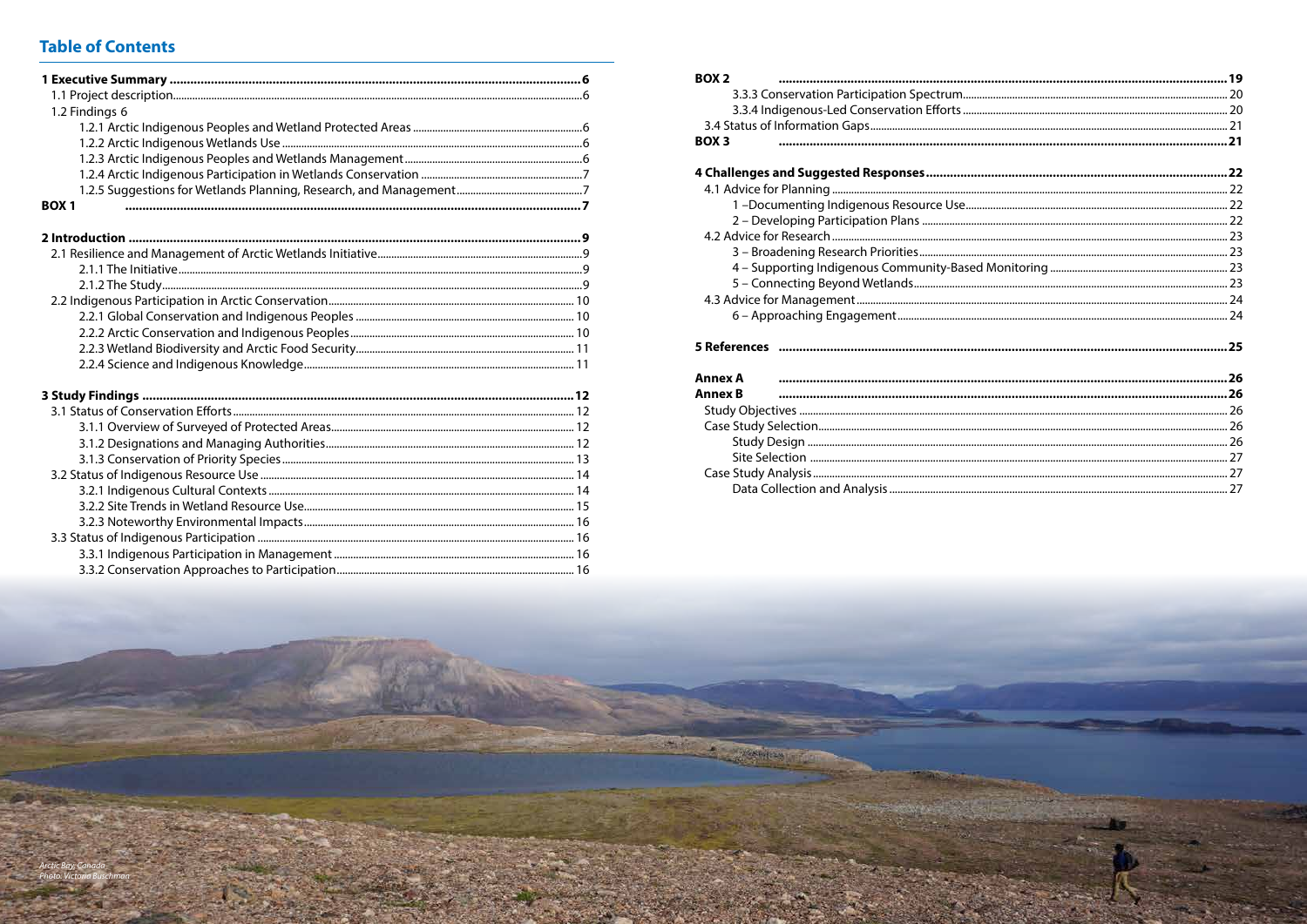## **1.1 Project description**

The *Arctic Wetlands and Indigenous Peoples Study* (AWIPS) is part the *Resilience and Management of Arctic Wetlands Initiative* (RMAWI), a project led by the Swedish Ministry of the Environment and Energy and the Stockholm Environment Institute through the Arctic Council's *Conservation of Arctic Flora and Fauna*  (CAFF) working group on biodiversity. AWIPS aims to capture the fundamental role Indigenous Peoples play in biodiversity conservation through engagement in Arctic wetland protected areas management.

The intersection between Indigenous Peoples and wetlands is not well documented in the Arctic, nor are the relationships between Indigenous communities and protected area management authorities. AWIPS is the first assessment of Indigenous participation in protected area management across the Arctic. Drawing primarily from documentation of 35 protected areas in the eight Arctic States, this report provides a:

- ► synthesis of the information documented on Indigenous wetland resource use and conservation;
- ► practical framework for understanding the benefits of Indigenous participation in wetlands conservation; and a
- snapshot of current practices of engaging Indigenous Peoples in wetlands management in the Arctic States.

This study identifies challenges and suggestions for developing and facilitating participatory processes that are inclusive of Indigenous perspectives, resource needs, and knowledge within broader conservation efforts.

## **1.2 Findings**

## **1.2.1 Arctic Indigenous Peoples and Wetland Protected Areas**

**Formal Indigenous representation in management processes occurs in over one-fourth of the surveyed sites.**

Globally, 28% of all land on earth is held or managed by Indigenous Peoples, of which 40% is formally held in protected areas (IPBES 2019). Among the surveyed protected areas in this study, Indigenous Peoples hold at least partial ownership over 25.7% of sites and have some formal management authority and responsibility among 34.2%. Many of the surveyed wetlands have complex institutional arrangements, including (1) between 0-10 nationally or internationally recognized conservation designations which may have separate planning and reporting processes, and (2) between 0-6 separate agencies and management authorities responsible for the development and implementation of management and conservation strategies. Despite this complexity, formal Indigenous representation in management processes occurs in approximately onethird of surveyed sites.

## **1.2.2 Arctic Indigenous Wetlands Use**

**Indigenous Peoples have significant ties to wetland protected areas in the Arctic and acknowledging and fostering these relationships in partnership with management authorities can strengthen outcomes.**

Arctic Indigenous Peoples use wetland resources in protected areas for subsistence farming, haying, herding, and gathering, fishing, and hunting. Documentation from these 35 sites suggests that at least 82.9% of surveyed protected areas support Indigenous subsistence activities. Among all surveyed sites, Indigenous Peoples are using at least 45.7% for herding, 42.9% for gathering, 65.7% for fishing, and 74.2% for hunting.

## **1.2.3 Arctic Indigenous Peoples and Wetlands Management**

**Most management and conservation plans, as well as other official information on wetland protected areas, fail to document Indigenous resource use in a systematic or functional way and as a result, do not provide a complete picture of resource use and management within the areas.**

While it is unclear which species are being subsisted, the level of reliance, and the exact terms of access, it is clear that Indigenous Peoples use and consume a wide array of species that include marine, freshwater, and anadromous fishes, migratory birds, and terrestrial reduces management authorities' ability to manage biodiversity in culturally-relevant ways.

## **1.2.4 Arctic Indigenous Participation in Wetlands Conservation**

**Engaging Indigenous leadership and communities in participatory processes can strengthen conservation strategies and contribute to forwarding conservation objectives and goals**.

and marine mammals. Subsistence activities on these taxa constitute the backbone of Indigenous food security in remote Arctic communities. Documentation on the consumptive and non-consumptive use of flora is even more limited. Importantly, 17% of sites claim that Indigenous activities are causing negative environmental impacts in the protected area, exposing a source of conflict between Indigenous communities and management authorities. **The lack of information on Indigenous wetland resource use is an important knowledge gap that may inhibit management authorities' abilities to support Indigenous communities and biodiversity.** Lack of information on Indigenous relationships to wetlands Participation can be described along a spectrum moving from token consultation to co-management and co-production, with more intensive methods of participation related to more developed management and conservation plans and more diverse conservation objectives. However, the method of participation is often determined by the non-Indigenous management authority or national laws rather than by Indigenous communities themselves. Despite institutional barriers to the development of participatory methods, Indigenous Peoples have been the driving force in the establishment and development of four surveyed wetland protected areas, highlighting that Indigenous communities may pursue conservation objectives when there are opportunities to align conservation and subsistence goals.

Participation allows conservation efforts to better capture and navigate information related to Indigenous knowledge, Indigenous resource use, and Indigenous priorities, needs, and objectives while developing and implementing conservation plans. The depth of engagement with Indigenous leadership and communities in conservation efforts varies greatly.

## **1.2.5 Suggestions for Wetlands Planning, Research, and Management**

In response to the findings of this assessment, this study has identified six suggestions that may improve the management and conservation of Arctic wetland protected areas in partnership with Indigenous Peoples.

**1. Document Indigenous wetland resource** use to allow management authorities to make decisions that respect and accommodate Indigenous resource use by ensuring that subsistence activities are not unnecessarily impeded by management actions. Information may be collected on subsistence species, types of subsistence practices, levels of reliance, and legal access.

## **BOX 1**

## **Indigenous Knowledge in the Arctic**

Indigenous knowledge is a term that refers to knowledge held by Indigenous peoples. It is related to terms such as Traditional Knowledge, Traditional and Ecological Knowledge, and Local Knowledge, but some Indigenous groups prefer the term Indigenous knowledge to specify the unique, evolving, and holistic nature of knowledge held by Indigenous communities.

The Inuit Circumpolar Council Alaska offers the following definition:

*"Indigenous Knowledge is a systematic way of thinking applied to phenomena across biological, physical, cultural and spiritual systems. It includes insights based on evidence acquired through direct and long-term experiences and extensive and multigenerational observations, lessons and skills. It has developed over millennia and is still developing in a living process, including knowledge acquired today and in the future, and it is passed on from generation to generation.*

*"Under this definition, IK goes beyond observations and ecological knowledge, offering a unique 'way of knowing.' This knowledge can identify research needs and be applied to them, which will ultimately inform decision-makers. There is a need to utilize both, Indigenous and scientific Knowledge. Both ways of knowing will benefit the people, land, water, air and animals within the Arctic," (ICC 2015).*

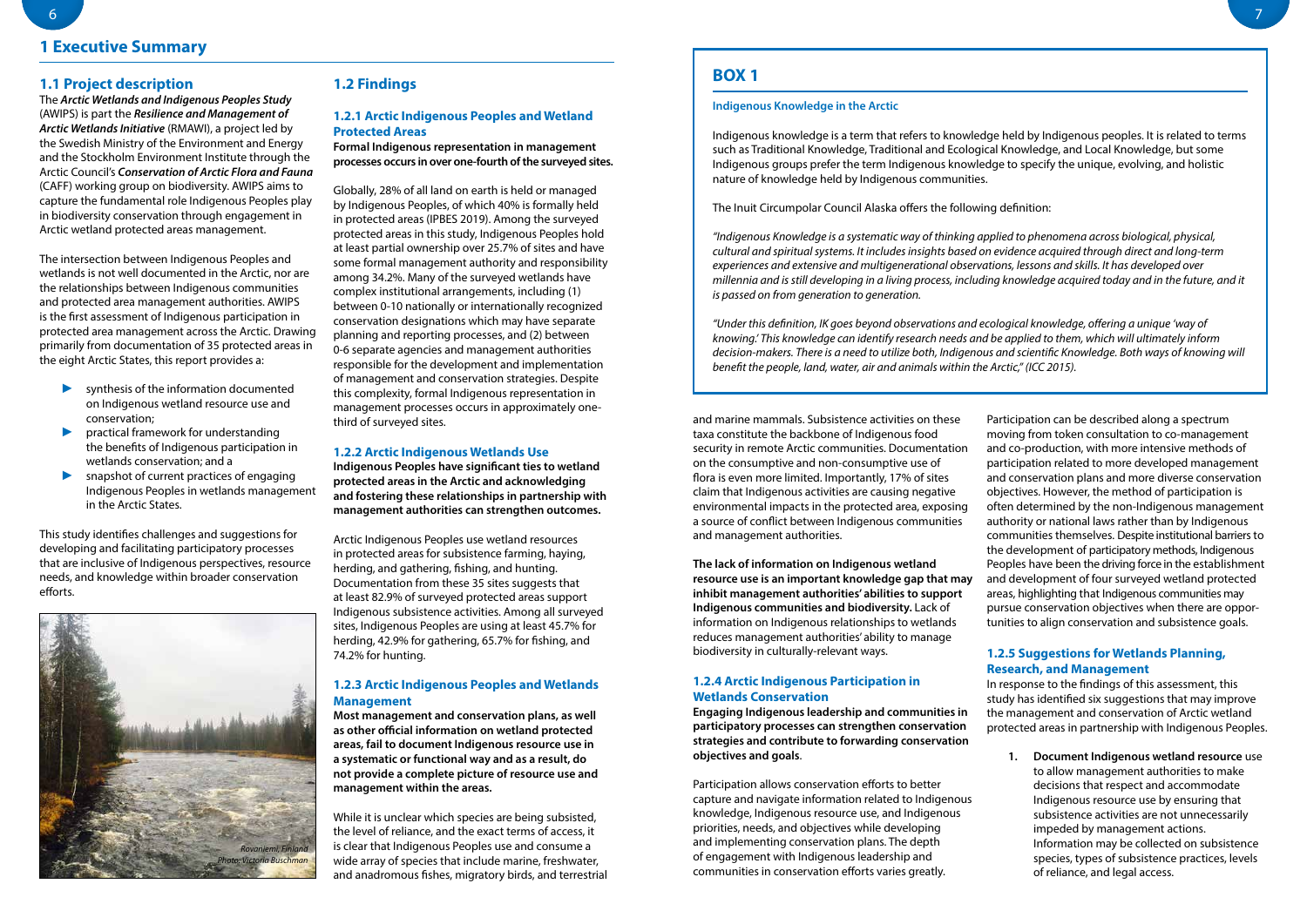## **2.1 Resilience and Management of Arctic Wetlands Initiative**

## **2.1.1 The Initiative**

RMAWI is a multi-year, three-phase project led by the Government of Sweden that aims to enhance the engagement of various actors in understanding wetlands as a resource for supporting sustainable development and resilience in the Arctic (RMAWI 2019). The project's goal is to enhance the state of knowledge on the status of Arctic wetlands and related anthropogenic impacts and to provide policy and management actions. Indigenous communities across the Arctic are an essential focus of this initiative.

Wetlands are vitally important to maintaining Arctic ecosystems, species, and peoples and comprise 60% of the surface in the Arctic (Ramsar 2014). Between 1700 and 2000, wetlands have been reduced by 85% globally, three times faster than forests (IPBES 2019). This initiative also comes at a time in which nearly one million species face the threat of extinction, many of which occur in the Arctic (IPBES 2019). Internationally, wetlands have lost 76% of their species over the last 40 years (WWF 2014). Biodiversity loss at this magnitude and scale will challenge Indigenous communities who rely on these landscapes and species for their livelihoods.

- improving participatory processes by including Indigenous leadership and communities in conservation planning and implementation processes;
- supporting the partnering of Indigenous knowledge and science by facilitating the inclusion of various knowledge systems in research; and
- supporting legally applicable principles of Indigenous sovereignty and governance to direct conservation efforts in more holistic directions

Phase 2 of RMAWI addresses a variety of research areas including the (1) complications of comparability between existing inventories, (2) identification of current policy and management actions to assess adaptability, and (3) identification of ways to address knowledge gaps (RMAWI 2018). In a rapidly

changing environment, the success of conservation and management strategies relies on access to the best available information. An important means of identifying and filling knowledge gaps is:

Wetlands play an important, yet underappreciated, role in supporting biodiversity, carbon sequestration, and Indigenous livelihoods. In addition to serving a variety of ecosystem functions such as carbon storage, maintenance of permafrost, and water regulation and filtration, wetlands are often biodiversity hotspots that support seasonal distributions of migratory birds and mammals that rely on wetlands for breeding and feeding habitat (Wrona and Reist, 2013). Indigenous and local peoples in turn rely on these species and other wetland resources for their traditional and historic ways of life (Huntington 2013). Despite the role of wetlands in the Arctic landscape, very limited data exists on the biodiversity of Arctic wetland flora and fauna, their population dynamics, or their use (Wrona and Reist, 2013). Formal documentation on participatory processes in Arctic wetlands conservation is limited, as is documentation of wetlands conservation efforts driven by Indigenous governments and communities, of which several examples exist but little information is easily accessible. In order to address relationships between protected area management, Indigenous engagement, and conservation efforts, AWIPS collected information on seven areas for each site including: (1) management authorities, (2) management actions, (3) species protection, (4) Indigenous wetlands resource use, (5) Indigenous participation, and (6) environmental concerns and change drivers. This report synthesizes these findings and suggests ways to further participation in the areas of planning, research, and management.

## **2.1.2 The Study**

This study surveys 35 wetland protected areas in the Arctic to document how Indigenous Peoples engage with wetland ecosystems and considers the importance of including Indigenous Peoples in management and conservation efforts through inclusive and meaningful participatory processes. This study compares these cases of wetlands conservation and management in order to better understand how Indigenous Peoples are included in conservation efforts across the Arctic.

The conclusions presented here are not exhaustive and represent a first effort to understand the circumpolar context for Indigenous participation in conservation and management of wetlands protected areas. A list of surveyed protected areas is found in Annex A. Relevant methods can be found in Annex B.

- **2. Develop protected area participation plans** to specify cooperative objectives, participating entities, and terms of evaluation so that management authorities can continue to engage Indigenous Peoples when experiencing turn-over.
- **3. Broaden wetland research priorities** to further the goals of biodiversity conservation and Arctic food security by (1) conducting research with Indigenous knowledge holders on wetland ecosystems, (2) examining the intersection of wetland biodiversity and Arctic food security, and (3) prioritizing species of both conservation and subsistence interest.
- **4. Support community-based wetlands monitoring** to help researchers and managers partner with Indigenous knowledge holders, identify ecosystem services, monitor for rapid environmental change, support yearround sampling, support collection of current and historic observational information, and reinforce results from scientific studies.
- **5. Connect beyond wetlands** so as to explore the interactions between and beyond inland and coastal wetlands and examine opportunities between CAFF projects such as RMAWI, the Salmon Peoples of the Arctic, the Seabird Working Group, and the Arctic Migratory Bird Initiative to further facilitate research on Indigenous relationships with Arctic biodiversity.
- **6. Foster engagement** in wetlands management productively by (1) approaching Indigenous participation as an opportunity, (2) seeking to build partnerships with Indigenous governments, organizations, and communities, (3) engaging Indigenous leadership and communities at the beginning of the process, and (4) welcoming elders to participate while actively recruiting Indigenous youth to contribute to management and conservation decisions.



*Figure 1. Map of selected wetland protected areas*

## **2 Introduction**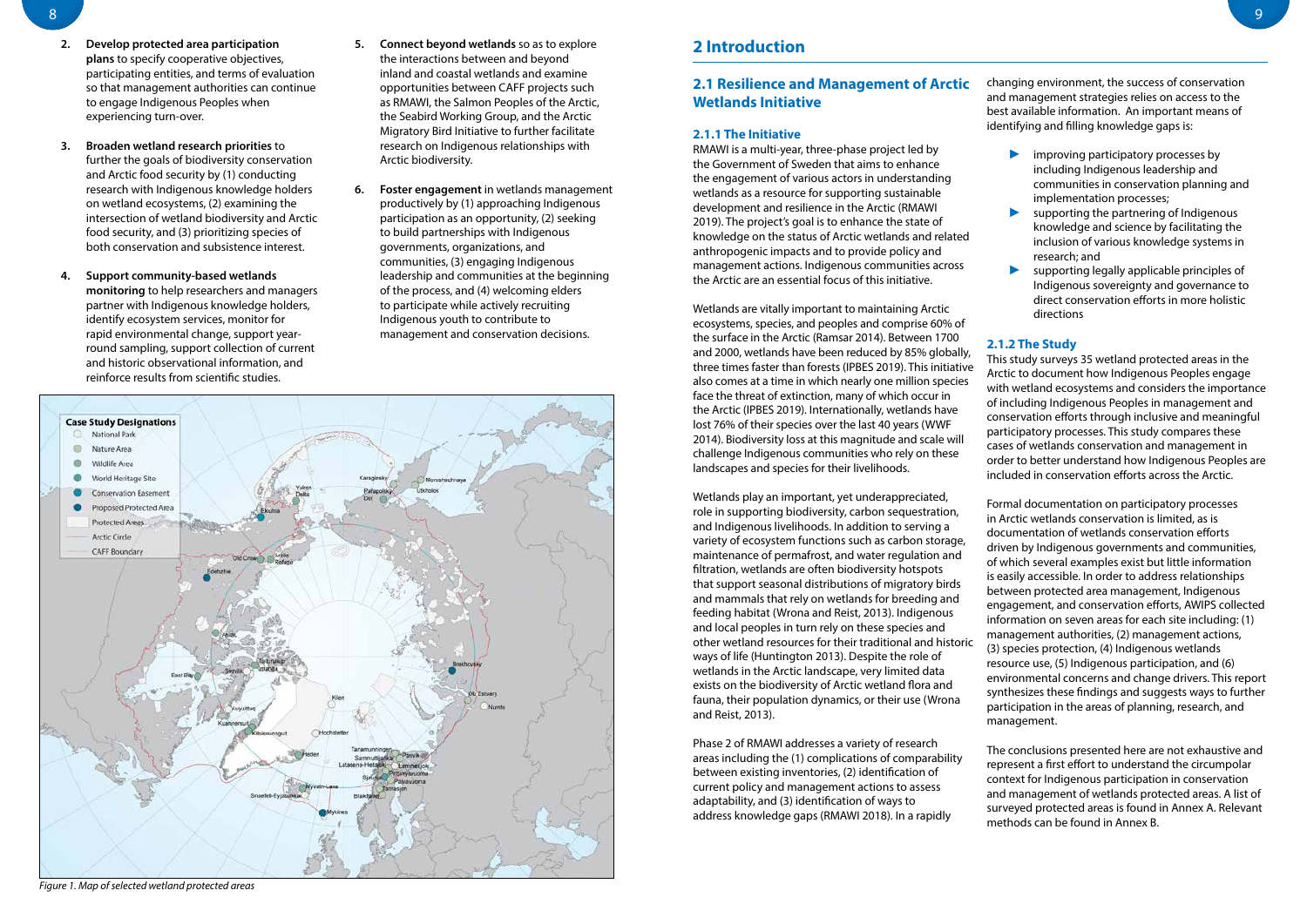## **2.2.3 Wetland Biodiversity and Arctic Food Security**

Arctic Wetlands support numerous species of flora and fauna that are important for Indigenous livelihoods, particularly with regards to food security. Indigenous Peoples achieve food security through subsistence activities, cultural practice, and governance (ICC 2015). These activities and practices are unique to each Indigenous group and are difficult to define holistically for all Indigenous Peoples. This report uses the term subsistence as a means of addressing the methods by which Indigenous Peoples engage with biodiversity for both consumptive and non-consumptive purposes. Arctic food security refers to the consumptive uses of biodiversity by Indigenous Peoples.

Subsistence activities can be grouped into five categories: farming, herding, gathering, fishing, and hunting. In the high Arctic, wetlands are productive ecosystems with both inland and coastal wetlands supporting spawning grounds for marine, freshwater, and anadromous fishes, critical habitats for migratory waterfowl, seabirds, and shorebirds, and feeding grounds for aquatic and semi-aquatic mammals. Wetlands also supply Indigenous Peoples with plant and fungal species such as wild berries and mushrooms. Additionally, inland wetlands such as mires critically support reindeer husbandry across the Nordic countries and Russia (Inga et al. 2018).

- an understanding of place-based natural histories, and
- an understanding of landscape-scale ecosystem dynamics.

Despite the important relationship between biodiversity and food security, the burden of conservation can be a driver of Arctic food insecurity (ICC 2015). Sanctions against the subsistence of key wildlife species can create health, economic, and cultural hardships in rural Arctic communities. Recognizing that biodiversity conservation can both support and inhibit Indigenous food security is an important consideration.

## **2.2.4 Science and Indigenous Knowledge**

Sustainable management of Arctic biodiversity benefits from harnessing all available information to inform timely and effective decisions in the face of cumulative and accelerating change. Partnering Indigenous knowledge and science supplies management authorities with the best available information. In the millennia that Indigenous Peoples have lived in the Arctic, subsistence practices have supported Indigenous knowledge in capturing two bodies of information that are of particular interest in the context of conservation:

While Indigenous knowledge provides many other valuable kinds of information, these two understandings are particularly relevant to the management of flora and fauna and support Indigenous Peoples' ability to inform conservation by providing critical information on species' distributions, abundances, seasonal patterns, behavioral ecology, change drivers, and threats. This allows management authorities to construct management plans that more accurately reflect information about species' important ecological areas.

Indigenous languages also capture natural ecological complexity through vocabulary that describes how the natural world functions (Barry et al. 2013). For instance, the Sámi in Sweden have unique terminology for wetland ecosystems and define differences in wetland structure and function based on humidity, shape, size, surroundings, and location, which details how and when to use the wetland (Inga et al. 2018).

In order to capture Indigenous knowledge and accurately represent it to the benefit of species and communities, Indigenous Peoples should be engaged in management and conservation efforts. The partnering of Indigenous knowledge and science is one explicit task addressed by some management authorities, although not all. In Canada, where knowledge sharing is directly supported by legally mandated co-management structures, Indigenous communities can share Indigenous knowledge to inform the conservation of lands and species in wetland protected areas. The connections between biodiversity conservation and Arctic food security are evidenced by recognition for the role of Indigenous knowledge in adaptive management:

> *"This article recognizes and reflects the following principles… Inuit are traditional and current users of wildlife… there is a need for an effective system of wildlife management that complements Inuit harvesting rights and priorities, and recognizes Inuit systems of wildlife management that contribute to the conservation of wildlife and protection of wildlife habitat… the wildlife management system and the exercise of Inuit harvesting rights are governed by and subject to the principles of conservation… there is a need for an effective role for Inuit in all aspects of wildlife management, including research…" (Article 5.1.2, Nunavut Land Claim Agreement, 1993).*

## **2.2 Indigenous Participation in Arctic Conservation**

## **2.2.1 Global Conservation and Indigenous Peoples**

The relationship between Indigenous Peoples and protected areas is critical for biodiversity conservation (RRI 2015). Much of the world's protected areas are held and, or, managed by Indigenous Peoples. Given this importance, the lack of research on Indigenous participation in conservation efforts merits much greater attention. According to IPBES (2019), 28% of all land on earth is held or managed by Indigenous Peoples, of which 40% is formally held in protected areas (IPBES 2019). Lands held and managed by Indigenous Peoples also account for 37% of all remaining terrestrial areas experiencing very low human impact (IPBES 2019).

Recognition of the roles Indigenous Peoples play in conservation is due in part to attention on Indigenous sovereignty, an examination of the ethics of climate change impacts, and the recognition of increasing stress on the ecosystems on which Indigenous communities depend for their livelihoods (UNDRIP, 2007). Additionally, increasing recognition for the role that Indigenous, traditional, and local systems of knowledge have in capturing important environmental information has made community engagement in conservation efforts a compelling means for improving information and capacity to address rapid environmental change.

Many organizations, agencies, and governments involved in Arctic issues have formal policies and laws that require engagement with Indigenous communities when working on issues that could impact Indigenous livelihoods. While some of these entities recognize the need for inclusive management strategies, many conservation strategies continue to negatively impact Indigenous communities (ICC, 2015; Shackeroff and Campbell, 2007), who experience inadequate consideration of their knowledge, perspectives, needs, and concerns within the decision making process (MEMA, 2016; ICC, 2015).

Efforts to address the relationships between Indigenous Peoples and protected areas are increasingly evidenced by international reports and other publications. In part, international research attempts to address legal and moral imperatives related to the expropriation of Indigenous lands, often for the pursuit of conservation objectives. The United Nations has addressed best practices for the engagement of Indigenous Peoples in protected area management (UN 2000), and additional reports have been conducted from international legal perspectives such as the report on "Protected Areas and the Land Rights of Indigenous Peoples and Local Communities" (RRI 2015), and national legal perspectives such as the report on "Russian Indigenous Peoples and Protected Areas" (CSIPN 2017).

## **2.2.2 Arctic Conservation and Indigenous Peoples**

Indigenous involvement in conservation planning has a long history in the Arctic. In 1986, the Inuit Circumpolar Conference General Assembly became the first forum in the world to adopt a regional conservation strategy, and the first Indigenous forum to adopt a conservation strategy of any kind. This conservation plan was selforganized and driven by Inuit community members from across Alaska and Canada in recognition that they:

> *"… depend completely on maintenance of the harvested resources, ecological processes and biological diversity of the Arctic for subsistence, cultural and economic survival, and sustainable development… conservation and sustainable development of these natural resources are seriously threatened…" (ICC, 1986).*

Since the adoption of this conservation strategy, Indigenous participation in biodiversity conservation and protected area management has been the subject of increasing interest across the globe. Despite this interest, prior to this study there was no assessment of how Indigenous Peoples contribute to the development and management of protected areas in the Arctic.

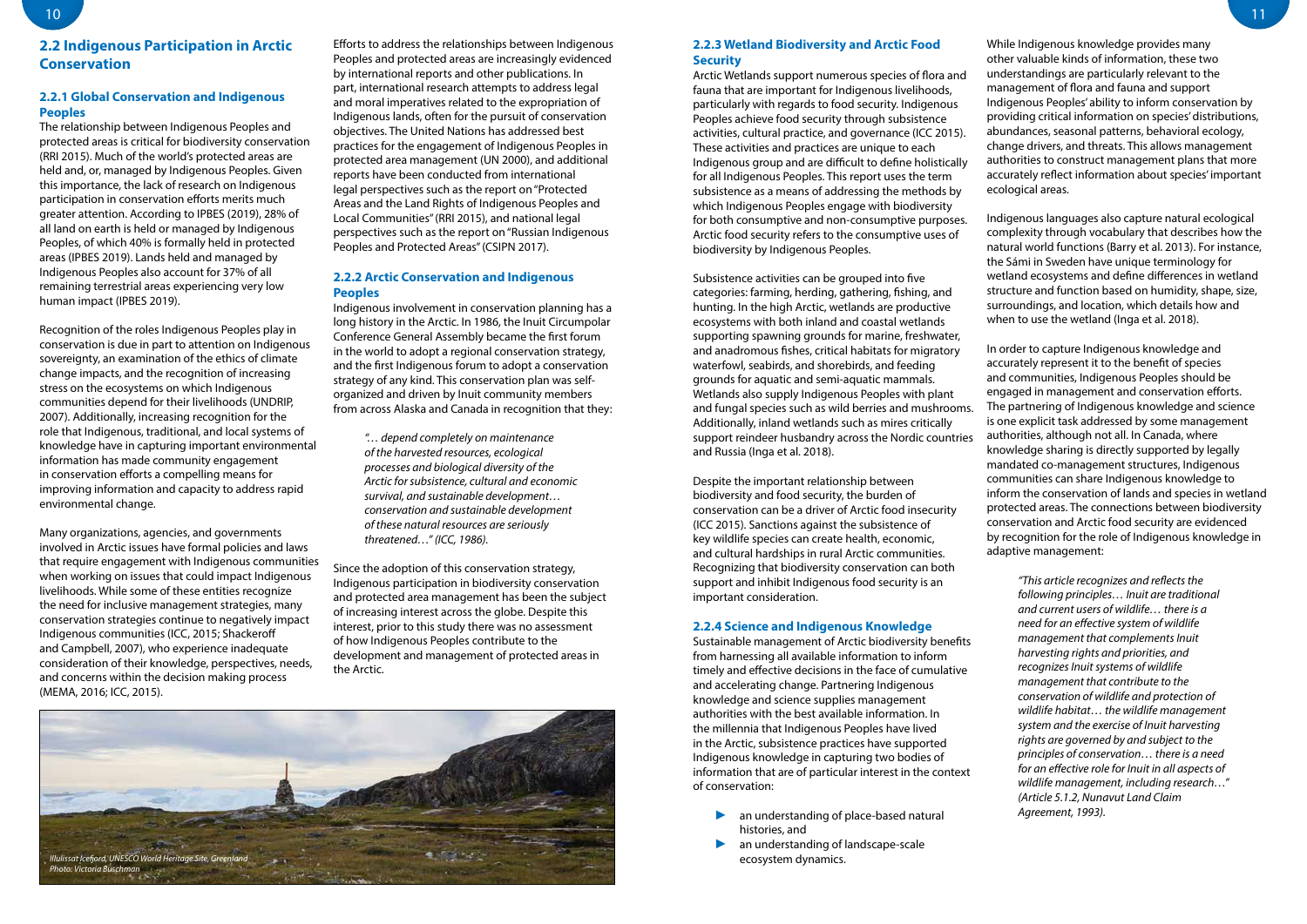Land ownership is an important issue among Indigenous populations in the Arctic due to contention over subsistence rights. Among the surveyed sites in this study, Indigenous Peoples hold at least partial ownership over 25.7% (Table 3) of sites and have some formal management authority over 34.2% (Table 5). This can be compared to the global average of 28% of protected areas owned or managed by Indigenous Peoples (IPBES 2019). Sites with shared management exist across the North American Arctic and the Nordic countries, however, sites with shared ownership in this study are unique to Canada. The conservation easement<sup>3</sup> in Alaska is the sole example of a protected areas entirely owned and managed by an Indigenous community. The majority of sites in this study are owned by the national government and managed primarily between national and regional management authorities.

The context for management authority varies crossnationally e.g.:

- ► In Russia, Indigenous Peoples have limited rights to resource use and are not often invited to share management authority in protected areas.
- In Sweden, shared management authority is partial and primarily present in legal rights to manage reindeer herding in protected areas.
- In Canada, management authority is intended to be shared equally between the national and regional governments and Indigenous leadership and organizations.
- In Greenland, 90% of the population is Indigenous and distinguishing an authority as Indigenous or non-Indigenous makes little sense in their management contexts. Here, management authorities are staffed by, and work directly with, Indigenous People.

Additionally, with the exception of Alaska, many surveyed sites share management authority between national and regional agencies (Table 4). In these instances, the national management authority often oversees the general management while the regional management authorities make more localized decisions regarding wildlife and execute implementation processes.

## **3.1.3 Conservation of Priority Species**

As few regional and long-term monitoring efforts exist on the biodiversity of Arctic flora and fauna (Wrona and Reist, 2013), identification of priority species within Arctic protected areas is lacking. At the surveyed sites, many management authorities keep track of vulnerable species of fauna that are recognized by the IUCN and their individual country's Red Lists, but often information on local abundances, population dynamics, and trends are limited. It is unclear exactly how many of these nationally or globally threatened species are important to subsistence activities and the health and wellbeing of local Indigenous communities. Additional information on whether local management authorities have the legal right or capacity to restrict subsistence hunting of vulnerable species within the protected area is often not addressed in management plans.

## **3.1 Status of Conservation Efforts**

## **3.1.1 Overview of Surveyed of Protected Areas**

A diverse group of 35 protected areas encompassing inland or coastal wetlands were selected in order to assess trends in conservation that transcend any particular type of designation and to provide a snapshot of Indigenous relationships with wetland resources, allowing for cross-national comparison (Figure 1 and Annex A). A diversity of protected areas was selected to account for the limitations of comparing areas with either different designations or different national definitions of the same designation. The degree of management and protection of protected areas varies across the Arctic and the IUCN protected area categories provide useful references for international standards of biodiversity protections (Table 1). However, neither national nor international designations are fully descriptive of the degree of biodiversity protections, typical management activities, or degree of use by resource users at these sites. These protected areas vary greatly in size, from 58

(ha) to 7,805,000 (ha), with a median of over 100,000 (ha) (Annex A). Size is an important consideration for feasibility and required capacity to actively manage and conduct research at informative and functional scales.

#### **3.1.2 Designations and Managing Authorities**

Legal designations for protected areas are complicated by additional layers of designations at local, regional, and international scales. International designations include Ramsar Wetlands of Importance which have some guidelines and legally binding management requirements. Many of the surveyed wetlands have complex institutional arrangements, including (1) more than one nationally or internationally recognized conservation designations which may have separate planning and reporting processes, and (2) more than one management authority responsible for the development and implementation of management and conservation strategies (Table 2 and Annex A). Even among this complexity, formal Indigenous representation in management processes occurs in 34.2% of the surveyed sites.

**Table 1. Distribution of case protected area designations by state**

|                      | <b>National</b> | <b>Nature</b> | Wildlife | World<br>Conservation    |                                  | Proposed |                          |                |                |    | <b>IUCN Protected Area Categories</b> |
|----------------------|-----------------|---------------|----------|--------------------------|----------------------------------|----------|--------------------------|----------------|----------------|----|---------------------------------------|
| Country <sup>1</sup> | Park            | Area          | Area     | Heritage                 | <b>Easements</b><br><b>Areas</b> |          | la                       | $\mathsf{lb}$  | Ш              | IV | Unreported                            |
| Iceland              |                 |               |          | $\overline{\phantom{0}}$ |                                  |          |                          |                |                |    |                                       |
| Norway               |                 |               |          |                          |                                  |          |                          |                |                |    |                                       |
| Sweden               |                 |               |          |                          |                                  |          |                          |                |                |    |                                       |
| Finland              |                 |               |          |                          |                                  |          | $\overline{\phantom{0}}$ | ı –            |                |    |                                       |
| Russia               |                 | 4             |          |                          |                                  |          |                          | 4              |                |    |                                       |
| <b>USA</b>           |                 |               |          |                          |                                  |          |                          |                |                |    |                                       |
| Canada               | ς               | $\Omega$      |          |                          |                                  |          | $\overline{\phantom{0}}$ | $\overline{2}$ | $\mathfrak{D}$ |    |                                       |
| Greenland            |                 |               |          |                          |                                  |          |                          |                | $\mathcal{P}$  |    |                                       |
| Faroes               |                 | -             |          |                          |                                  |          | $\overline{\phantom{0}}$ |                |                |    |                                       |
| Subtotal             | 8               | 12            | 10       |                          |                                  | 3        | 3                        | 8              | 6              | 5  | 13                                    |
| Total                | 35              |               |          |                          |                                  |          |                          |                | 35             |    |                                       |

*1 Of note, while no Indigenous peoples reside in Iceland or the Faroe Islands, the people of these nations also have deep connections to nature and have historically subsisted off the land. Indigenous participation at these three sites has been changed to 'local participation' and this study considers the citizens of these places to exist on one end of a spectrum of cultural adherence to subsistence practices, although reliance on subsistence resources in these places is very low.*

#### **Tables 2. Represented protected area designations at surveyed sites**

| National Designations       | <b>International Designations</b> |
|-----------------------------|-----------------------------------|
| National Park (8)           | Ramsar Wetlad (25)                |
| Nature Area (12)            | World Heritage Site (1)           |
| Wildlife Area (10)          | EU Natura 2000 (5)                |
| World Heritage Site (1)     | EU Natura 2000 SPA (5)            |
| Conservation Easement (1)   | EU Natura 2000 SCI (3)            |
| Proposed Protected Area (3) | EU Natura 2000 SAC (2)            |
|                             |                                   |

| International Designations                 |
|--------------------------------------------|
| Ramsar Wetlad (25)                         |
| World Heritage Site (1)                    |
| EU Natura 2000 (5)                         |
| EU Natura 2000 SPA (5)                     |
| EU Natura 2000 SCI (3)                     |
| EU Natura 2000 SAC (2)                     |
| Transboundary Designation (2) <sup>2</sup> |

*2 Transboundary management includes cooperation between multiple countries. While management plans found at sites in Norway and Finland reference transboundary cooperation, these cross-national relationships were not considered in this study.*

#### **Table 3. Ownership of surveyed protected areas**

| Land<br>ovnership | 'National | National &<br>Indigenous | Regional' | National & N<br>Private | Regional &<br>Private | Indegionous<br>& Private | Private |
|-------------------|-----------|--------------------------|-----------|-------------------------|-----------------------|--------------------------|---------|
| % Distribution    | 51.4%     | 22.9%                    | 14.3%     | 2.8%                    | 2.8%                  | 2.8%                     | 2.8%    |

#### **Table 4. Distribution of management authority at surveyed protected areas**

| Management<br><b>Authority Shares</b> | Federal | Regional | Indigenous | <b>Uncertain &amp; Not</b><br>Reporting |
|---------------------------------------|---------|----------|------------|-----------------------------------------|
| % Reporting                           | 57.1%   | 60.0%    | 34.2%      | 22.8%                                   |



*<sup>3</sup> A conservation easement is a legally binding contract specifying land use terms and rights held by the landowner, often in perpetuity.*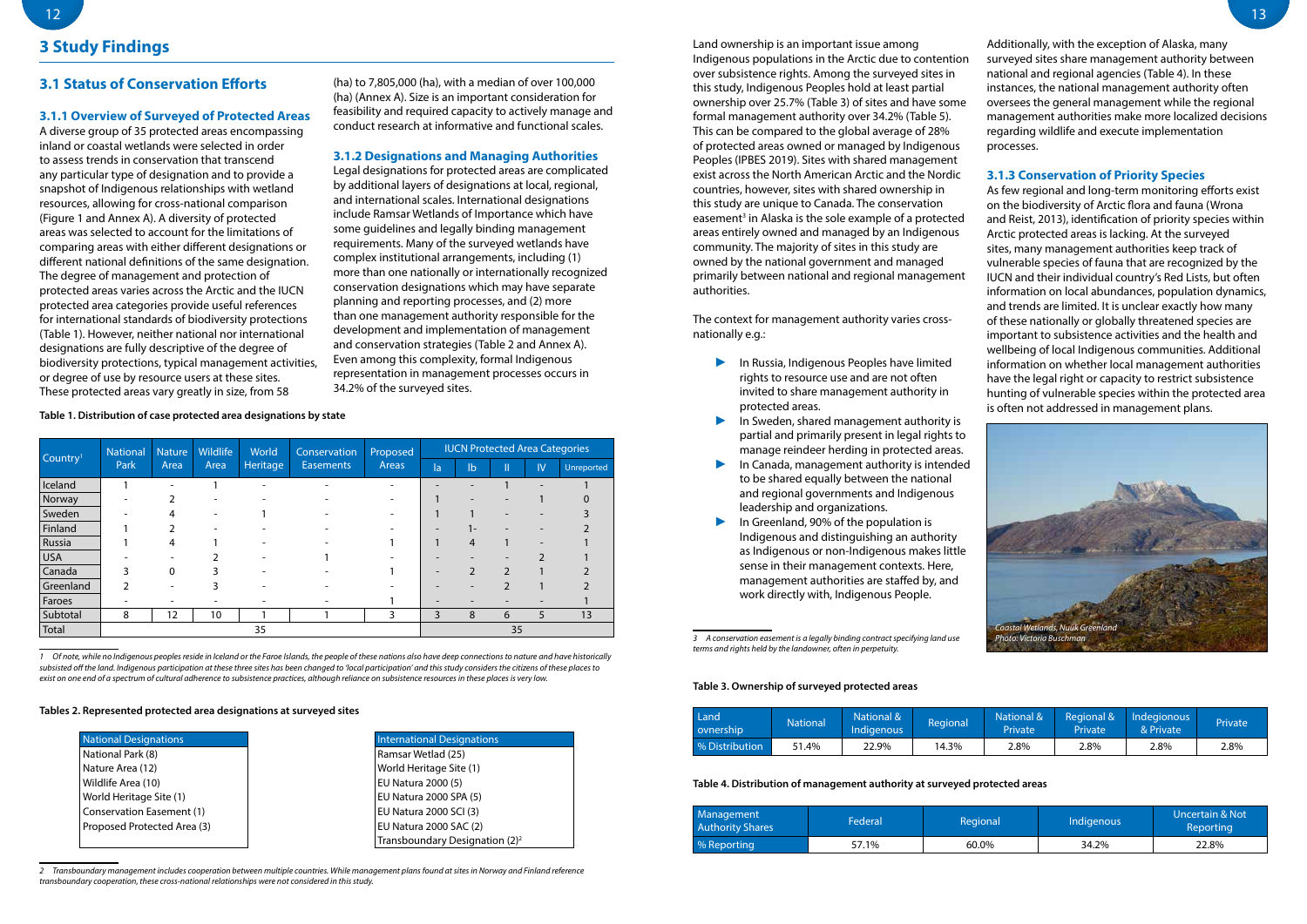### **3.2.2 Site Trends in Wetland Resource Use**

Documentation of subsistence practices in the Arctic is inconsistent (Huntington 2013). AWIPS examined documentation of the surveyed protected areas' management and conservation plans for references to Indigenous resource use within the areas. Indigenous use of wetlands was documented at 82.9% of the surveyed protected area sites in this study (Table 5). Findings illustrate that most management and conservation plans, as well as other official documentation on protected areas, fail to document Indigenous resource use in any systematic way. As a result, documentation does not provide a complete picture of resource use and management within the protected areas.

wide array of species that include marine, freshwater, and anadromous fishes, migratory birds, and terrestrial and marine mammals.

Surveyed protected areas may be used for all five types of subsistence, though most are used for only several of these categories. By far, the highest reported prevalence of Indigenous uses of wetlands are for herding, gathering, fishing, and hunting. The species herded, gathered, fished, and hunted in each protected area are dependent on the cultural practices of the local Indigenous People, the local species composition, and the laws in place governing subsistence activities. While it is unclear which species are being subsisted upon, the level of reliance, and the exact terms of access, it is clear that Indigenous Peoples currently use and consume a Overall, the prevalence of Indigenous use of wetland resources among these protected areas is most likely underreported. Reasons for this include perceptions that Indigenous use may be minimal enough to be negligible, that Indigenous use may be illegal and thus not appropriate to report on, and that Indigenous use is not mainstream enough to warrant consideration in an official plan or report. The lack of information on Indigenous wetland resource use therefore represents an important knowledge gap that may inhibit management authorities' abilities to support Indigenous communities and biodiversity. Addressing Indigenous resource use could further the dual goals of biodiversity conservation and Arctic food security and provide for more diverse and inclusive conservation efforts.

For those protected areas reporting on reindeer herding, between and average of 150 to 8000 reindeer are grazed within areas from 1910(ha) to 1400000(ha). Exact numbers were not available in any of the management or conservation plans. Rising or declining trends in the number of reindeer herded within surveyed protected areas were occasionally documented.

## **3.2 Status of Indigenous Resource Use**

## **3.2.1 Indigenous Cultural Contexts**

Arctic Indigenous Peoples rely on subsistence activities for nutritional and cultural sustenance. The five types of subsistence practiced in the Arctic include (1) farming, (2) herding, (3) gathering, (4) fishing, and (5) hunting, dependent upon the cultural contexts of the Indigenous communities. Gathering, fishing, and hunting are collectively referred to as subsistence harvesting. Coastal and inland wetlands support all five types of subsistence.

Subsistence activities are culturally diverse across the Arctic. Indigenous activities such as the farming of food crops, the haying of wetlands, and the herding of reindeer and sheep are primarily practiced in the Eurasian Arctic. Of an approximate 2.2 million reindeer in the circumpolar Arctic, most are found in Russia (1.5 million), some are found in the Nordic countries (<650,000), and few are found in North America and Greenland (<20,000) (Huntington 2013). Reindeer herding can also be broken down into four cultural groups that determine how herds are pastured, transported, and housed (Huntington 2013) which influences the ways in which wetlands are used, altered, and managed. Sámi<sup>4</sup> Wetland ecosystems are critical habitat for reindeer, and the Sámi people use wetlands for pasturing, migrating, resting, gathering, corralling, milking, calving, and sheltering their herds (Inga et al. 2018). Additionally, there is evidence that reindeer herding promotes biodiversity by trampling and grazing, thus maintaining species diversity (Linkowski 2017). Research from two decades ago suggests that approximately half of all reindeer foraging species in Scandinavia are found in wetlands (Warenberg 1997; Inga et al. 2018). Loss of pasture is the main threat to the reindeer industry in the Nordic countries, including issues of new infrastructure and forestry development (Huntington 2013). These issues are tied to the loss of critical wetland ecosystems that reindeer rely on for grazing while they free-pasture.

*4 See Inga et al. 2013 for further characterization of Sámi use of wetland ecosystems in Sweden.*



**FARMING** 











**HERDING** 

**GATHERING** 

**FISHING** 

Arctic Indigenous Peoples also rely on gathering activities in wetlands to support the collection of food and materials. Consumed species include numerous species of berries and mushrooms. Non-consumptive species are not well documented but are known to include wetland species from the genus *Carex* and *Eriophorum*. In Scandinavia, Sámi people collect various species of the genus *Carex* for insulation (Inga et al. 2018). The Inuit of Alaska also collect species from the genus *Eriophorum*, the tundra cottons, for insulation and children's clothing. Additionally, muskox hair is collected in North America and Greenland for a variety

of clothing and crafts.



**HUNTING** 

Subsistence fishing and hunting are of special interest within the context of biodiversity conservation. A key area of conflict in Arctic wildlife management lies at the intersection of species of both conservation and subsistence interest. These charismatic species include salmonids, migratory birds such as eiders and puffins,

and various species of seal and whale.

Subsistence hunting occurs in every Arctic country, though the degree of reliance is most notable in more rural Arctic communities where alternative foods are less available. Migratory birds are hunted in every Arctic country, including waterfowl from inland wetlands and seabirds from coastal wetlands. Many Arctic species of birds and mammals are migratory, exposing many species to subsistence and recreational hunting in multiple countries including those beyond the Arctic.

In North America and Greenland, subsistence activities are actively managed separately from sport hunting and fishing. Subsistence activities in Greenland are managed differently than in Alaska and Canada regarding whether hunters are able to sell their products in local markets (Huntington 2013). In Alaska and Canada, subsistence hunting and fishing is often licensed but operates on a relatively open access basis with the exception of certain national or regional limitations placed on vulnerable species or managed by international commissions established through international law. These include limitations on the hunting of certain species of migratory birds and

marine mammals.



## **Table 5: prevalence of indigenous wetland resource use across surveyed protected areas**

|                 | Indigenous Use | Farming | Haying <sup>5</sup> | Herding | Gathering | Fishing <sup>6</sup> | <b>Hunting</b> |
|-----------------|----------------|---------|---------------------|---------|-----------|----------------------|----------------|
| % Occurring     | 82.9%          | 5.7%    | 14.2%               | 45.7%   | 42.9%     | 65.7%                | 74.2%          |
| % Not occurring | $5.7\%$ $^7$   | 57.2%   | 42.9%               | 25.7%   | 5.7%      | 5.7%                 | 8.6%           |
| % Not reporting | $1.4\%$        | 37.1%   | 42.9%               | 28.6%   | 51.4%     | 28.6%                | 17.1%          |

*5 Haying has been separated from farming for its special use of wetland ecosystems for reindeer fodder.*

*6 Fishing may be overinflated due to plans failing to specify the difference between Indigenous, local, and tourist sport fishing. "Indigenous use" is also difficult to specify in the Eurasian Arctic where "local" often encompasses both Indigenous and non-Indigenous populations.*

*7 The two sites reporting that Indigenous use is not occurring are in remote parts of Greenland where Indigenous Peoples are not currently living.*

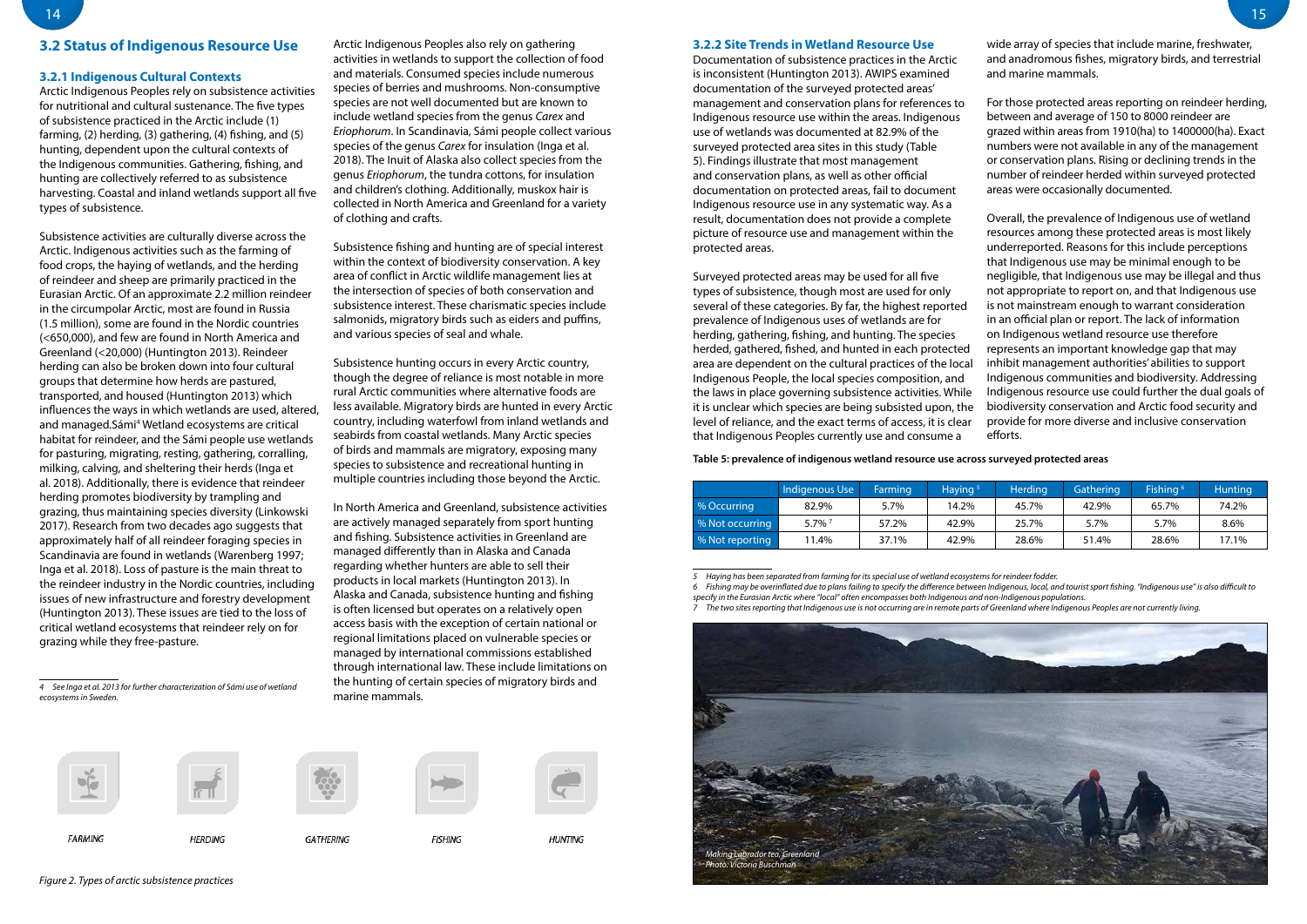knowledge is exchanged unidirectionally or bidirectionally. Each of these categories of participation is further described and discussed below.

## *'Token' Consultation (Authority to Indigenous Leadership, One-Way)*

Consultation of Indigenous Peoples in the planning and implementation of management and conservation actions is required by law in many Arctic States. Often, management authorities make only a symbolic effort to be inclusive of Indigenous Peoples within participatory processes, here described as 'token' consultation. This mechanism is not considered a true participatory approach as it is a one-way effort to inform an Indigenous government or authority of actions pre-determined and being taken without consideration given to Indigenous needs or perspectives. Consultation may occur at any point in the planning or implementation phase. Specific 'token' consultation activities include:

- ► *Informing* Indigenous leadership of new federal, provincial, or regional management and conservation efforts that may impact (restrict) access, availability, stability, or use of plant and wildlife resources. These efforts may include predetermined management actions such as reductions of quotas, bag-takes, hunting and fishing seasons, and hunting and fishing areas.
- ► *Informing* Indigenous leadership of new research projects by federal, regional, or local governments that may restrict or impede access, availability, stability, or use of plants and wildlife resources.
- Informing Indigenous communities of research and projects that may be of interest through local communication channels (newspaper, radio, television).
- ► *Establishing* community-information sessions in which community members can learn and ask questions about research, projects, or management impacts occurring in the protected area or related region.
- ► *Establishing* lecture series so that community members can be informed on the latest scientific developments and findings occurring in the protected area or related region.

## *Information Sharing (Authority to Indigenous Community, One-Way)*

Some management authorities engage Indigenous communities that exist within or near protected areas about management and research efforts within the sites. Sharing information is intended to ensure that Indigenous communities are informed of interesting and applicable happenings but do not provide a space in which the community can contribute to the body of information or project. Information sharing may include:

## *Community-Based Monitoring (Indigenous Community to Authority, One-Way)*

Community-based monitoring is an emerging method for engaging rural communities in citizen science-based data collection. It may take the form of biological inventories, local point observations, capture-recapture efforts during subsistence activities, and even the collection of oral histories for the construction of baseline

## **3.2.3 Noteworthy Environmental Impacts**

Non-Indigenous management authorities may have different understandings of the drivers of negative impacts to wetland protected areas. Indigenous activities were cited as negative impacts to management and conservation efforts at 17% of the surveyed protected areas, with 45% of sites not reporting on environmental concerns or change drivers at all (Table 6). Management and conservation plans produced in the Eurasian Arctic referenced or affirmed the rights of Indigenous Peoples less often than documents produced in the North American Arctic. Indigenous activities are cited as negative impacts to wetlands only in documentation provided on wetland protected areas in the Eurasian Arctic. Concerns about Indigenous activities in wetlands are not found in reports that were co-produced with Indigenous leadership and communities. These results may be indicative that understanding Indigenous needs, perspectives, and relationships with the land require meaningful engagement with the Indigenous communities using resources within the protected areas. Further examination of the circumstances at these sites could illuminate important sources of conflict between some Indigenous communities and management authorities.

## **3.3 Status of Indigenous Participation**

### **3.3.1 Indigenous Participation in Management**

Ecosystems are dynamic and benefit from diverse cultural foundations of management and governance (Folke, 2004). Engagement of Indigenous Peoples in wetland protected area management supports Indigenous visions of responsible conservation and sustainability. However, support for the inclusion of Indigenous Peoples varies cross-nationally with regards to their legal status, claims to their traditional lands and resources, and their rights to be included in governance decisions.

From a global perspective, it is recognized that involvement of Indigenous Peoples in management efforts contributes to positive conservation and socioeconomic outcomes, while protected areas that exclude local communities and anthropogenic influences are less likely to achieve these goals (Oldekop et al. 2015). One important aspect of assessing only Arctic protected areas is the very different circumstances between Indigenous Peoples in developing countries and Arctic Indigenous Peoples who exist within developed countries. Arctic Indigenous involvement in protected area management has less to do with achieving socioeconomic development, and more to do with biodiversity conservation and food security.

While many Indigenous Peoples participate in wetland protected area management, the depth of this participation varies. AWIPS focuses on the practical applications of participatory processes including a consideration of participatory processes employed in Arctic conservation planning. It also considers the unique cultural, political, and legal implications of engaging Indigenous Peoples cross-nationally.

#### **3.3.2 Conservation Approaches to Participation**

The participatory approaches that management authorities use to engage Indigenous Peoples are varied. Among surveyed sites, the six common categories of approaches include (1) 'token' consultation, (2) information sharing, (3) communitybased monitoring, (4) knowledge exchange, (5) co-management, and (6) co-production (Table 7). Many of the management authorities at surveyed protected areas pursued more than one approach at different stages of development and implementation of management strategies. Each of these approaches can be summarized by how management authorities interact with Indigenous communities and whether

#### **Table 6. Prevalence of references to negative environmental impacts**

|                      | Indigenous<br><b>Activities</b> | <b>Extractives</b> | Forestry | Infrastructure<br>Development | Hvdro-<br>Engineering | Not Reporting |
|----------------------|---------------------------------|--------------------|----------|-------------------------------|-----------------------|---------------|
| ∣% Reporting Concern | 7.1%                            | 28.6%              | 5.7%     | 17.1%                         | 8.6%                  | 45%           |

## **Table 7. commonly employed mechanisms for engaging indigenous peoples in conservation**

| <b>Engagement Activity</b>    | Route of Information                            | <b>Direction of Engagement</b> | <b>Example</b>                                                                                                                                                                   |
|-------------------------------|-------------------------------------------------|--------------------------------|----------------------------------------------------------------------------------------------------------------------------------------------------------------------------------|
| 'Token' consultation          | Authority to Indigenous<br>leadership           | One-way                        | Government informing Indigenous<br>leadership of pre-approved project                                                                                                            |
| Information sharing           | Authority to Indigenous<br>community            | One-way                        | Researchers providing information<br>sessions at community meetings                                                                                                              |
| Community-based<br>monitoring | Indigenous community<br>to authority            | One-way                        | Community members contributing<br>to year-round biodiversity sampling                                                                                                            |
| Knowledge exchange            | Between authority and<br>Indigenous community   | Two-way                        | Managers and community members<br>discussing potential change drivers                                                                                                            |
| Co-management                 | Authority sharing with<br>Indigenous leadership | Two-way                        | Joint committees collaborating on<br>wildlife management plans                                                                                                                   |
| Co-production                 | Authority sharing with<br>Indigenous community  | Two-way                        | Indigenous communities shaping<br>new conservation efforts in<br>collaboration with managing<br>authorities (both co-production of<br>knowledge and co-production of<br>service) |

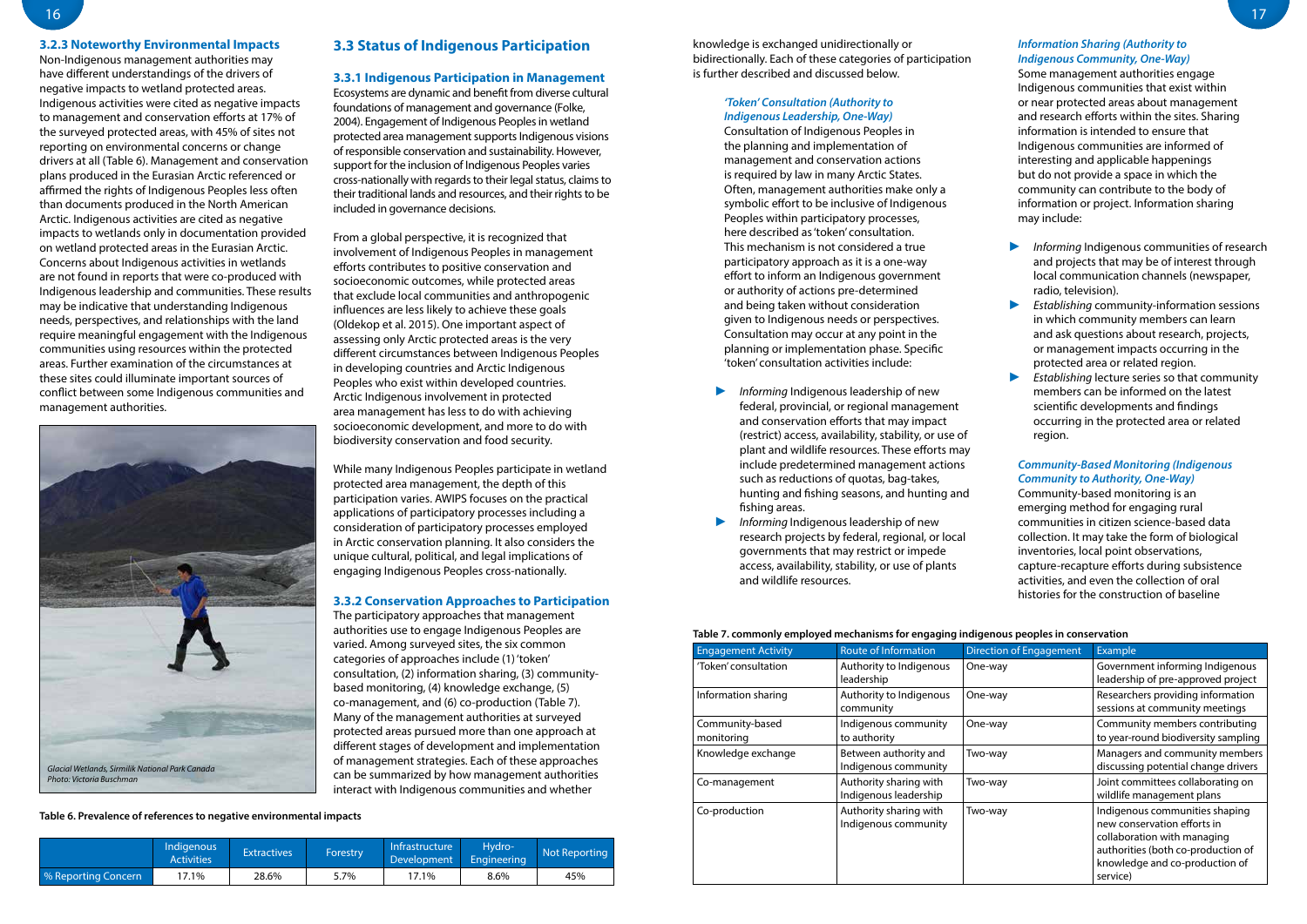activities while also supporting the cocreation of ideas, objectives, and shared responsibility in achieving conservation goals. Within the realm of protected area management, co-production encompasses both a co-production of knowledge and a co-production of services. While the co-production of knowledge broadens the base of information from which management authorities can base decisions, the co-production of services supports the development of shared management responsibilities and the implementation of chosen conservation strategies.

Among surveyed protected areas, Canadian sites exhibit the most inclusive participatory approaches to achieving conservation objectives. Participatory activities in Canada are generally trending towards co-production. While co-management

is federally mandated in Canada through unique land-claim agreements, development of additional protected areas such as the recently designated Tallarutiup Imanga National Marine Conservation Area exhibit the potential of this approach (Box 1). Co-production activities include:

- ► *Co-planning* to identify important areas for scoping and funding of potential research and management projects.
- ► *Co-prioritizing* between management authorities to develop shared vision, purpose, common goals, ownership, and mutual responsibility.
- ► *Co-management* of lands and species through adaptive and reflexive processes.
- ► *Co-creation* of management plans and other deliverables and ensuring their execution in an adaptive and flexible way.

data. Data collection may take the forms of journal entries, surveys, audio and video recordings, and interaction with online data repositories. Community-based monitoring does not necessarily make conservation efforts more inclusive nor does it necessarily capture important information supported by Indigenous knowledge. It is however, a critical tool for scientists and Indigenous communities to collectively engage in biodiversity issues. Indigenous Peoples are sometimes included in interpretation of data and identification of how to use the knowledge to affect change. Communitybased monitoring efforts include:

- ► *Participating* in biodiversity inventories such as species counts.
- Participating in research projects occurring in protected areas by providing labor and Indigenous knowledge alongside scientific processes.

### *Knowledge Exchange (Authority to Indigenous Community, Two-Way)*

A knowledge exchange is similar to an information sharing approach with the important difference of providing a forum where the Indigenous community can actively shape and direct management and research efforts within a protected area. The flow of information is bidirectional and provides a space in which Indigenous knowledge and science can begin to interact. It may include:

- ► *Collectively* discussing biodiversity issues and potential change drivers in community meetings.
- ► *Facilitating* discussions between scientists and Indigenous knowledge holders to address management and conservation strategies.

## *Co-Management (Authority Sharing with Indigenous Leadership, Two-Way)*

Co-management is a unique concept in biodiversity conservation that emerged several decades ago through legal cases in Canada and the U.S. that specified Indigenous rights to inclusion in the management of lands and species. Comanagement is a common participatory approach in Alaska and Canada, although the laws supporting the sharing of management authority and degree of effort towards co-management varies. Some comanagement efforts also exist in the Nordic countries, where Indigenous Sámi have some legal rights to co-manage reindeer husbandry in protected areas. Overall, the sharing of management authority in the Eurasian Arctic is uncommon. For instance, management of protected areas in Russia is almost entirely dependent on the leadership of each individual protected area, and while some may be receptive to Indigenous involvement in management efforts, others are more restrictive. Co-management can be characterized by:

> Tallurutiup Imanga was designated by Prime Minister Justin Trudeau on August 1<sup>st</sup>, 2019 in Arctic Bay, Nunavut. The conservation area comes with CAD \$55 million in funding to support Inuit-led initiatives, training programs for Inuit to take on conservation, management, and research jobs, and critical

- ► *Collaboration* between national, regional, and Indigenous management authorities to specify management actions appropriate to ensure the conservation of lands and species.
- ► *Sharing* of management authority in the creation and implementation of joint management committees for the conservation of lands and species.

## *Co-Production (Authority Sharing with Indigenous Communities, Two-Way)*

Co-production in natural resource management originated in in the Canadian Arctic (Kofinas 2002) and can be described as encompassing co-management

## **BOX 2**

### **Tallurutiup Imanga**

Also known as the Lancaster Sound National Marine Conservation Area, this newly designated Canadian protected area illustrates how Indigenous communities can drive and shape Arctic conservation efforts (FASC 2017). Tallarutiup Imanga is an internationally recognized area of conservation interest for its natural and cultural seascape and is an area previously addressed by IUCN, the Natural Resource Defense Fund, the Arctic Council, and UNESCO.

The establishment process began in 2009 when the governments of Canada and Nunavut and the Qikiqtani Inuit Association signed an MOU to begin a feasibility assessment. From there, research, scoping, and reporting responsibilities have been shared between Indigenous leadership and Canadian management authorities. The feasibility assessment reads… "In the course of our work, we were struck by the strong support by Inuit for the conservation and protection of Lancaster Sound. We came to learn both the ecological importance of the Lancaster Sound area to marine wildlife that resides and migrates through this area, as well as the very direct reliance of Inuit communities on this region for sustaining life and culture," (p.ii, FASC 2017).

It also reads… "all five communities expressed significant support for the protection of the entire Landcaster Sound region and the establishment of an NMCA… [and] Inuit Qaujimajatuqangit [Indigenous knowledge] proved to be fundamental in understanding and illustrating the Inuit perspective of the region, leading to a more universal ecological and social outlook…" (p. 4). The feasibility assessment explicitly addresses the use of Indigenous knowledge alongside scientific knowledge and its obligations given Canadian laws under the Canada National Marine Areas Act, the Nunavut Wildlife Act, and the Nunavut Land Claim Agreement. The steering committee openly recognized that the use of Indigenous knowledge "helps identify community values and sense of connection to place; provides relevant current and historical data that is not readily available to scientists (baseline data); allows for communities members to be involved in decision-making through the use of IQ; and empowers community based monitoring to identify parts of the ecosystem that are stressed or undergoing change," (p.26, FASC 2017).

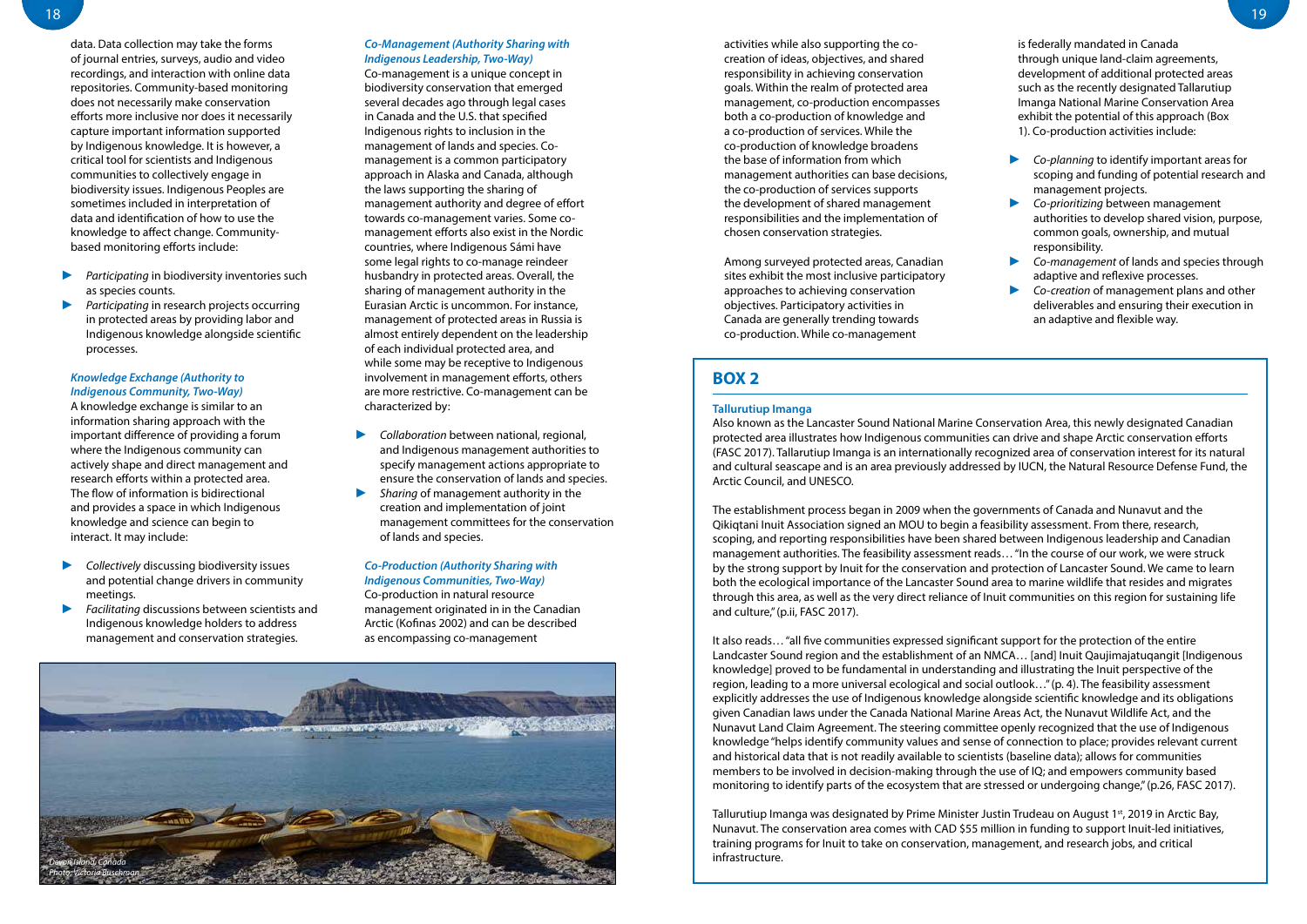## **3.4 Status of Information Gaps**

AWIPS used written documentation of conservation and management efforts within protected areas as its primary source of information. However, some surveyed protected areas do not have published management or conservation plans, and those that do may be somewhat outdated. Under these conditions, it is unclear what management actions are currently being taken in several of the surveyed protected areas.

Additionally, written documentation can only accurately capture the perspectives of the management authorities and additional authors involved. The quantity, quality, and robustness of the information that management authorities choose to include in protected area plans, reports, and publications may not fully capture the work and cooperation required of planning and implementing conservation efforts, especially where Indigenous leadership and communities are not invited to engaged in management and conservation efforts.

While much can be learned from what is documented within management and conservation plans, much can also be learned from what is absent. It is clear through review of management and conservation plans that there are inconsistencies in quality and quantity of information provided cross-nationally, and plans are often structured to address national priorities rather that international conservation objectives. Information that may be absent includes past management legacies, information about current Indigenous use of wetland resources, and information about specific management and conservation targets and goals.

## **3.3.3 Conservation Participation Spectrum**

Many management authorities engage Indigenous Peoples in participatory processes but the degree of engagement in these processes can vary greatly. Participation can be understood to exist along a spectrum with three dimensions of engagement including (1) participation, (2) authority and power, and (3) communication and decision mode – different degrees of engagement in these dimensions determines how a group of people shares authority, fosters legitimacy, and builds trust (Fung 2006). This study focuses on common participatory processes within conservation efforts to model a simple spectrum of approaches to Indigenous engagement in protected areas (Figure 3).

> The Eklutna Native Conservation Easement is the first conservation easement in the world to be conserved and managed for the benefit of the Indigenous community. The Native Village of Eklutna has produced over 20 resolutions supporting conservation efforts, including the development of a Wetland Program Plan for their community, lands, and surrounding areas (Eklutna 2014). This conservation easement is one 58(ha) site within more than 22,500(ha) of land owned by the tribe. The explicit goal of the tribe's wetlands plan is to "protect and manage traditional wetlands for the benefit of Eklutna peoples and [their] way of life… [by]… coordinating the preservation, restoration, enhancements, and creation of important wetlands within the Upper Knik Arm of the Cook Inlet Watershed in Southcentral Alaska," (p.4, Eklutna 2014). The wetlands plan identifies several objectives including the:

- voluntary restoration and protection of additional wetlands;
- development of partnerships in wetland planning and management;
- direct habitat restoration of fish and moose habitat;
- invasive species investigations and removal;
- wetland functional and water quality assessments;
- incorporation of Indigenous knowledge

Findings from this study suggest that the degree of Indigenous participation is nearly always determined by the management authority based on national laws, policies, and agency histories – Indigenous Peoples are rarely invited to specify the terms of engagement in management and conservation efforts. This finding is critical as more common approaches to Indigenous engagement do not support communication, trust, and legitimacy which may degrade the ability to build lasting partnerships with Indigenous leadership and communities. When management authorities choose to pursue primarily surface-level engagement such as 'token' consultation, the process may fail to establish communication and trust.

Management authorities in surveyed wetland protected areas that engaged Indigenous Peoples in more inclusive and complex participatory processes appeared to benefit from greater access to Indigenous knowledge, more diverse understandings of ecosystem processes, and better partnerships. The findings of this study suggest that management authorities should move towards more inclusive and complex

participatory processes to better further conservation objectives and goals.

#### **3.3.4 Indigenous-Led Conservation Efforts**

Documentation from several of the surveyed protected areas illustrate that Indigenous Peoples can be major drivers to establishing and maintaining protected areas and achieving the dual goals of biodiversity conservation and cultural survival. By identifying lands important to Indigenous livelihoods and making explicit the goals of provisioning for subsistence activities, management authorities and Indigenous communities can achieve conservation objectives together.

The Eklutna Native Conservation Easement is one example of an innovative, private, communityowned protected area. While being the smallest site in this study at 58(ha), it is actively managed to improve endemic biodiversity and sustain the Eklutna Native community's subsistence practices (Box 2). This unique blending of private land use and Native land use rights in the U.S. establishes this site as the world's first Indigenous conservation easement. In Canada, the establishment of marine protected areas such as Tallurutiup Imanga is often advocated for by Indigenous communities as mechanisms to provide for the long-term protection of key subsistence species such as beluga and narwhal at critical life cycle stages.

The finding that Indigenous communities can be the primary force behind establishing new protected areas challenges the idea that Indigenous and conservation priorities are necessarily in conflict or that Indigenous Peoples are passive players in local, national, and international conservation efforts. It also suggests room for additional partnerships that recognize the role of subsistence and Indigenous livelihoods as a foundation for the establishment of additional protected areas.



## **BOX 3**

### **Eklutna Native Conservation Easement**

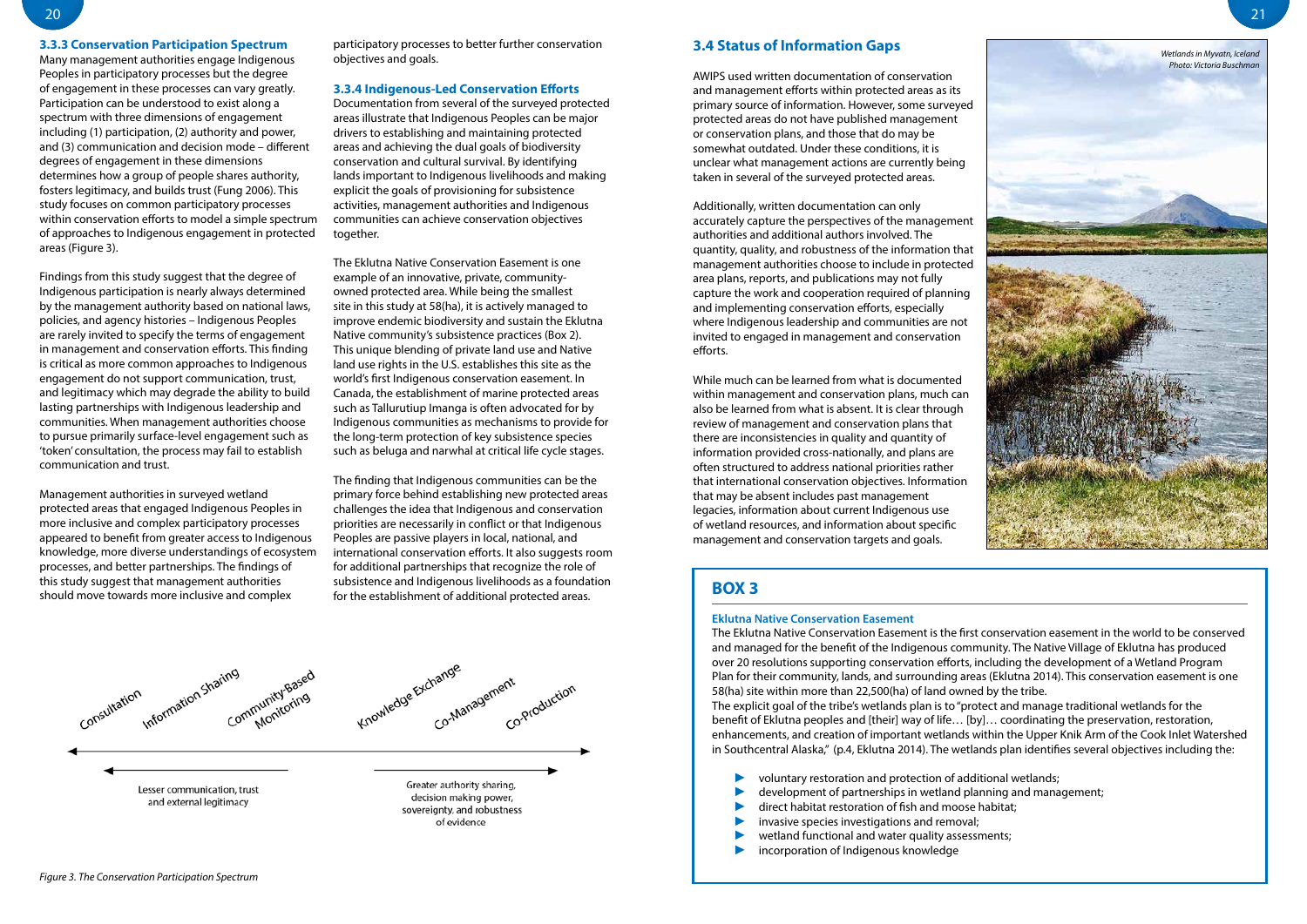22 23

## **4.1 Advice for Planning**

## **1 –Documenting Indigenous Resource Use**

**Improving documentation of Indigenous resource use may allow management authorities to make decisions that respect and accommodate Indigenous resource use by ensuring that subsistence activities are not unnecessarily impeded by management actions.**

The recommendation to improve documentation on Indigenous uses is not intended to facilitate increased oversight, but to aid in more accurately managing non-subsistence resource uses that may impact subsistence activities. While documentation of certain subsistence species and the total abundances consumed is surveyed in some locations, these data are often collected inconsistently, may be underreported, and may not capture the extent to which Indigenous Peoples rely on these species.

**It may be beneficial for protected area management and conservation plans to support clear documentation of both past and current Indigenous resource use in the areas,** including detailed information on the following:

- ► **Uses:** hunting, fishing, trapping, husbandry, haymaking, and agriculture.
- ► **Resource types:** birds (waterfowl, shorebirds, seabirds), mammals (terrestrial, marine), fish (freshwater, marine, anadromous), plants (particular taxa).
- ► **Reliance:** local (regardless of ethnic identity) recreational (local, national, and international tourism), commercial, and subsistence, presence or absence of subsistence alternatives, and estimates of total number of subsistence users and dependents using protected area.
- ► **Access:** licenses, quotas, hunting seasons, other mechanisms (Indigenous Peoples are good at alternating resource use as a conservation method, perhaps good idea to talk about developing conservation portfolios that allow us to choose methods that help us achieve our conservation goals).

Access is especially important in the context of Indigenous Peoples because laws governing Indigenous resource use vary across Arctic States. Management and conservation plans often fail to point towards these laws and policies, which undermines the ability of management authorities, governments, organizations, and communities to accurately assess the balance of resource use and protection.

#### **2 – Developing Participation Plans**

**Developing participation plans alongside management and conservation plans may aid in navigating long-term Indigenous engagement in management efforts.**

Participation plans specify cooperative objectives, participating entities, and terms of evaluation so that management authorities can continue to engage Indigenous Peoples even when authorities and other interested parties experience turn-over. The Ramsar Arctic to Africa Program recently developed an exemplary plan that may give management authorities ideas for direction (Wetlands International, 2016). Participation plans can help management authorities:

- ► Further understand Indigenous resource use
- ► Understand the needs and perspectives of communities
- ► Understand how these needs and perspectives shape management
- Allow for other to learn from participatory methods
- Provide transparency of information where often invisible

## **4 Challenges and Suggested Responses 4.2 Advice for Research**

#### **3 – Broadening Research Priorities**

**Pursuing critical knowledge gaps may bridge both Indigenous and conservation priorities.**

Each of these priorities could aid in furthering the dual goals of biodiversity conservation and Arctic food security.

## *Conduct Research on Indigenous*

*Knowledge of Wetland Ecosystems* Research focusing on Indigenous knowledge of wetland ecosystems, including community ecology, environmental changes, shifts in species' distributions, and impacts on migratory species could be beneficial to both Indigenous communities and researchers. Including Indigenous communities in developing the research priorities and questions ensures the research is relevant and applicable both for conservation and Indigenous activities.

## *Examine the Intersection of Wetland Biodiversity and Arctic Food Security*

ICC Alaska details six dimensions of Inuit food security including access, availably, stability, health and wellness, Inuit culture, and decision-making power (ICC 2015). Research on how wetland species and dynamics support Arctic food security in these areas could inform management practices and related change drivers.

## *Prioritize Species of Conservation and Subsistence Interest*

Additional research on species that are both conservation and subsistence interest in the Arctic could improve understandings of conflict and provide resolutions. Many species of conservation and subsistence interest are present in coastal and inland wetlands. Examples of how some management authorities engage Indigenous Peoples over the most controversial species may help other management authorities learn from their experiences and develop best practices for partnership.

## **4 – Supporting Indigenous Community-Based Monitoring**

**Supporting community-based monitoring as an approach to active participation in biodiversity research and management of protected area is beneficial for conservation efforts.**

Supporting the engagement of Indigenous Peoples in monitoring efforts may benefit the following areas:

- ► Help researchers and managers partner with Indigenous knowledge (for ie. data collection)
- Help identify ecosystem services (for ie. medicinal plants)
- Help monitor for rapid changes (for ie. avian cholera emergence)
- Support year-round sampling in remote locations (for ie. annual inventories)
- Support collection of current and historic observational information (for ie. baseline construction)
- Help review results from scientific studies (for ie. improving ground-truthing and predictive capacity of population modelling)

## **5 – Connecting Beyond Wetlands**

## **Exploring the interactions between inland and coastal wetlands broadens focus.**

Arctic ecosystems are deeply connected, and a focus on wetlands must almost necessarily consider interactions with additional ecosystems across the land- and seascapes. For instance, freshwater systems moving through coastal wetlands and estuaries significantly contribute to nutrient cycling within the Arctic ocean, which in turn contributes to food and prey availability for marine species.

**Examining the opportunities between CAFF projects such as RMAWI, the Salmon Peoples of the Arctic, the Seabird Working Group, and the Arctic Migratory Bird Initiative may further facilitate research on Indigenous relationships with Arctic biodiversity, particularly as they relate to subsistence activities.**

Inventories of key species critical to Indigenous subsistence activities could foster future partnerships for the development of additional conservation plans and protected areas. Answering simple questions such as '*Which species are Arctic Peoples eating?*' could inform management and conservation efforts at the global scale. Facilitating the development of communitybased monitoring partnerships for avian species between Indigenous communities within the Arctic and along international flyways could also benefit these

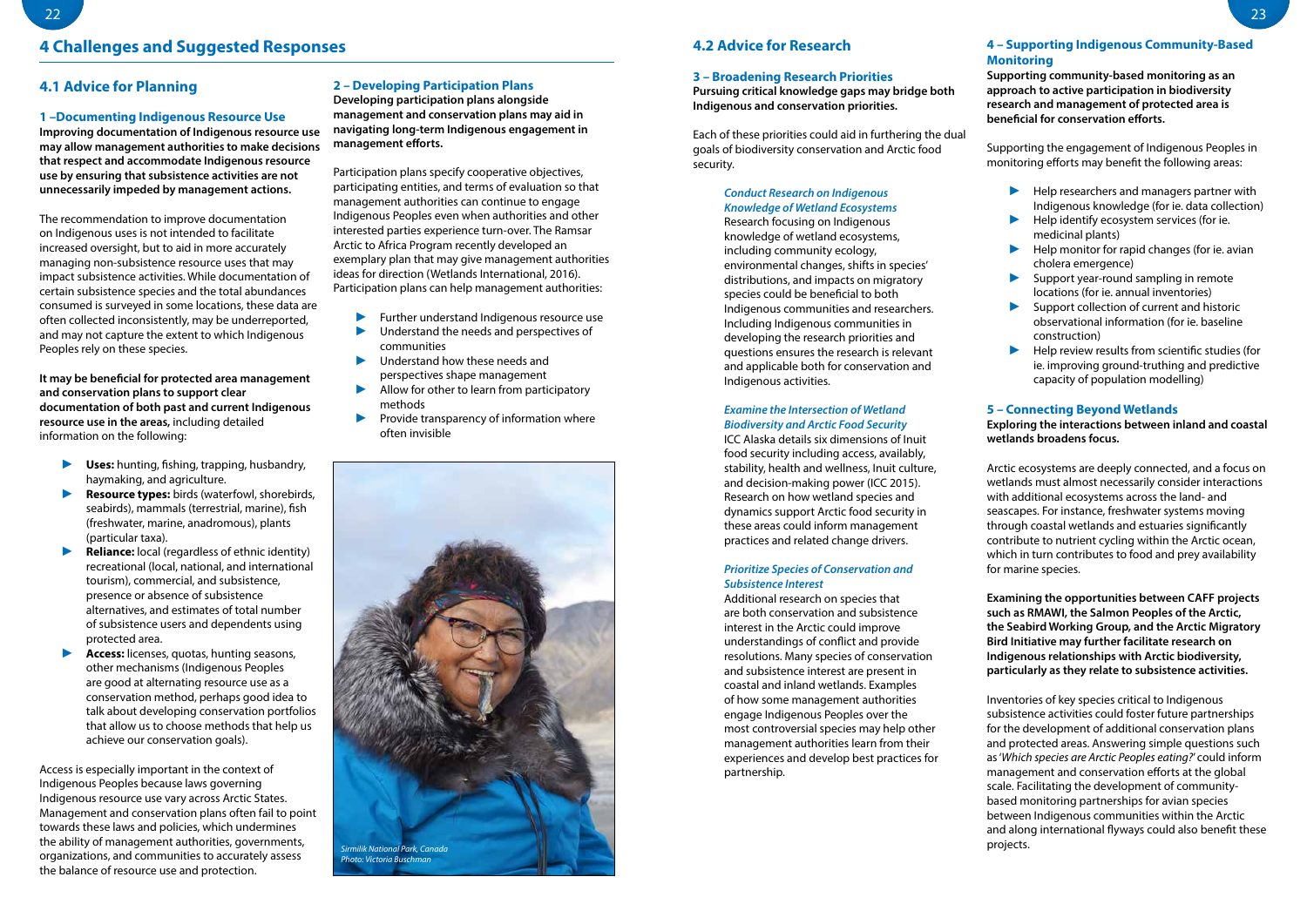## **4.3 Advice for Management**

### **6 – Approaching Engagement**

**Much can be learned from each Arctic State, their protected areas, their management authorities, and their Indigenous communities.** 

Canadian approaches to co-management and Indigenous engagement in protected areas and conservation planning are worth considering and replicating in other national contexts. Important lessons learned from documentation on all surveyed protected areas include:

## *Approach Indigenous participation as an opportunity*

Leaving aside legal and moral imperatives, Indigenous engagement in conservation efforts enables management authorities to address collective conservation targets and goals. Approaching Indigenous participation as an opportunity rather than as an obligation may foster stronger partnerships and build trust, which may in turn ensure the collection of more robust biodiversity data, facilitate culturallyrelevant conservation efforts, and provide for innovative conservation strategies.

## *Seek to build partnerships with Indigenous governments, organizations, and communities*

Improving relationships between management authorities and local Indigenous communities could reduce conflict in protected areas by ensuring that Indigenous Peoples have a voice in the development and implementation of conservation efforts that affect their lands, waters, and resources.

## *Engage Indigenous leadership and communities at the beginning of the process*

Engaging Indigenous Peoples in conservation and management efforts from the beginning ensures communities can help create a vision for the protected area and meaningfully contribute to its development. In circumstances where management authorities have yet to include Indigenous Peoples in the process, developing an inclusive and meaningful forum for the engagement of local Indigenous communities is likely beneficial.

#### *Welcome elders, recruit youth*

While elders are often valued for their Indigenous knowledge, Indigenous youth should also be engaged in conservation efforts to support the voices and concerns of those that must live with management and conservation decisions in the foreseeable future. Recruiting young community members and Indigenous scholars also aids in ensuring that Indigenous culture and traditional practices are carried on as the world changes.

- AHDR. 2004. Arctic Human Development Report. Stefansson Arctic Institute.
- Arctic Council. 1998. *The Iqaluit Declaration*. The First Ministerial Meeting of the Arctic Council, Arctic Council.
- Linkowski, W. 2017. "Managing mountains, past and present conditions for traditional summer farming and Sámi reindeer husbandry in northern Scandinavian." Doctoral thesis, Faculty of Forest Sciences, Department of Forest Ecology and Management, Swedish University of Agricultural Sciences.
- Barry, T., L. Grenoble, and F. Friðriksson. 2013. "Linguistic diversity." Chapter 20, *Arctic Biodiversity Assessment.*  CAFF.
- CSIPN. 2017. "Russian Indigenous Peoples and Protected Areas. *КОРЕННЫЕ НАРОДЫИ ОСОБО ОХР АНЯЕМЫЕ ПРИРОДНЫЕ ТЕРРИТОРИИ: опыт соуправления природными ресурсами."*
- Eklutna. 2014. "Wetland Program Plan." Native Village of Eklutna, Chilkat Environmental, and the Great Land Trust.
- FASC. 2017. "A national marine conservation proposal Landcaster Sound National Marine Conservation Area, Feasibility Assessment Steering Committee (FASC).
- Folke, C. 2004. "Traditional knowledge in socialecological systems." *Ecology and Society,* 9(3), 7.
- Fung, A. 2006. "Varieties of participation in complex governance." *Public Administration Review*, 66, 66-75.
- Huntington, H. 2013. "Provisioning and cultural services." Chapter 18, *Arctic Biodiversity Assessment.* CAFF.
- ICC. 1986. Towards an Inuit Regional Conservation Strategy. Inuit Circumpolar Conference General Assembly.
- ICC. 2015. *Alaskan Inuit Food Security Conceptual Framework: How to Assess the Arctic from an Inuit Perspective."* Inuit Circumpolar Council Alaska.
- Inga, K. J. Staffansson, and J. Wik-Karlsson. 2018. "Wetlands in Sapmi – a scoping study." Resilience and Management of Arctic Wetlands, Appendix B. CAFF.
- IPBES. 2019. *Global Assessment.* Draft. Intergovernmental Science-Policy Platform on Biodiversity and Ecosystem Services (IPBES).
- WCPA. 2000. *Indigenous and Traditional Peoples and Protected Areas: Principles, Guidelines and Case Studies.* World Commission on Protected Areas (WCPA), International Union for Conservation of Nature (IUCN).
- Jantke, K., Schneider, U.A., 2010. "Multiple-species conservation planning for European wetlands with different degrees of coordination." Biological Conservation 143, 1812–1821.
- MacArthur. 2010. "Indigenous peoples and conservation." MacArthur Foundation.
- MEMA. 2016. Meaningful Engagement of Indigenous Peoples and Communities in Marine Activities. Workshop Report September 2016. PAME: Protection of the Arctic Marine Environment. Arctic Council.
- Oldekop, J., G. Holmes, W. Harris, and K. Evans. 2015. "A global assessment of the social and conservation outcomes of protected areas." *Conservation Biology, 30*(1).
- Ramsar. 2014. "Ramsar focuses on Arctic wetlands." Press. Ramsar Convention on Wetlands. Web.
- Ramsar. 2018. "Resolution XIII.23: Wetlands in the Arctic and Sub-Arctic." 13<sup>th</sup> Meeting of the Conference of the Contracting Parties to the Ramsar Convention on Wetlands. Ramsar Convention on Wetlands.
- for Landcaster Sound: feasibility assessment report." RMAWI. 2018. "Resilience and management of Arctic wetlands – phase 2." Proposal. CAFF.
	- RMAWI. 2019. "Sustainable management and resilience of Arctic wetlands – phase 1." Findings. CAFF.
	- RRI. 2015. "Protected Areas and the Land Rights of Indigenous Peoples and Local Communities: Current issues and future agendas." Rights and Resources Initiative.
	- Shackeroff, J. and L. Campbell. 2007. "Traditional ecological knowledge in conservation research: problems and prospects for their constructive engagement." *Conservation and Society*, 5(3), 343.
	- Stephanson, S., and M. Mascia. 2014. "Putting people on the map through an approach that integrates social data in conservation planning." Conservation Biology, 28(5): 1236-1248.
	- UNDRIP. 2007. United Nations Declaration on the rights of Indigenous Peoples. Articles 3,4,5. United Nations.
	- Warenberg, K. 1997. Renbete på myrar: undersökningar inom Vilhelmina södra-, Udtja-och Umbyns samebyar jämte en sammanfattning av tio års myrundersökningar. Östersund: Kristina Warenberg.
	- Wetlands International. 2016. *From the Arctic to Africa: Migratory Birds Connecting Wetlands and People: final report.* Wetlands International.
	- Wrona, F. and J. Reist. 2013. "Freshwater ecosystems." Chapter 13, Arctic Biodiversity Assessment, CAFF. WWF. 2014. *Living Planet Report*. World Wildlife Fund. ANNEX A

## **5 References**

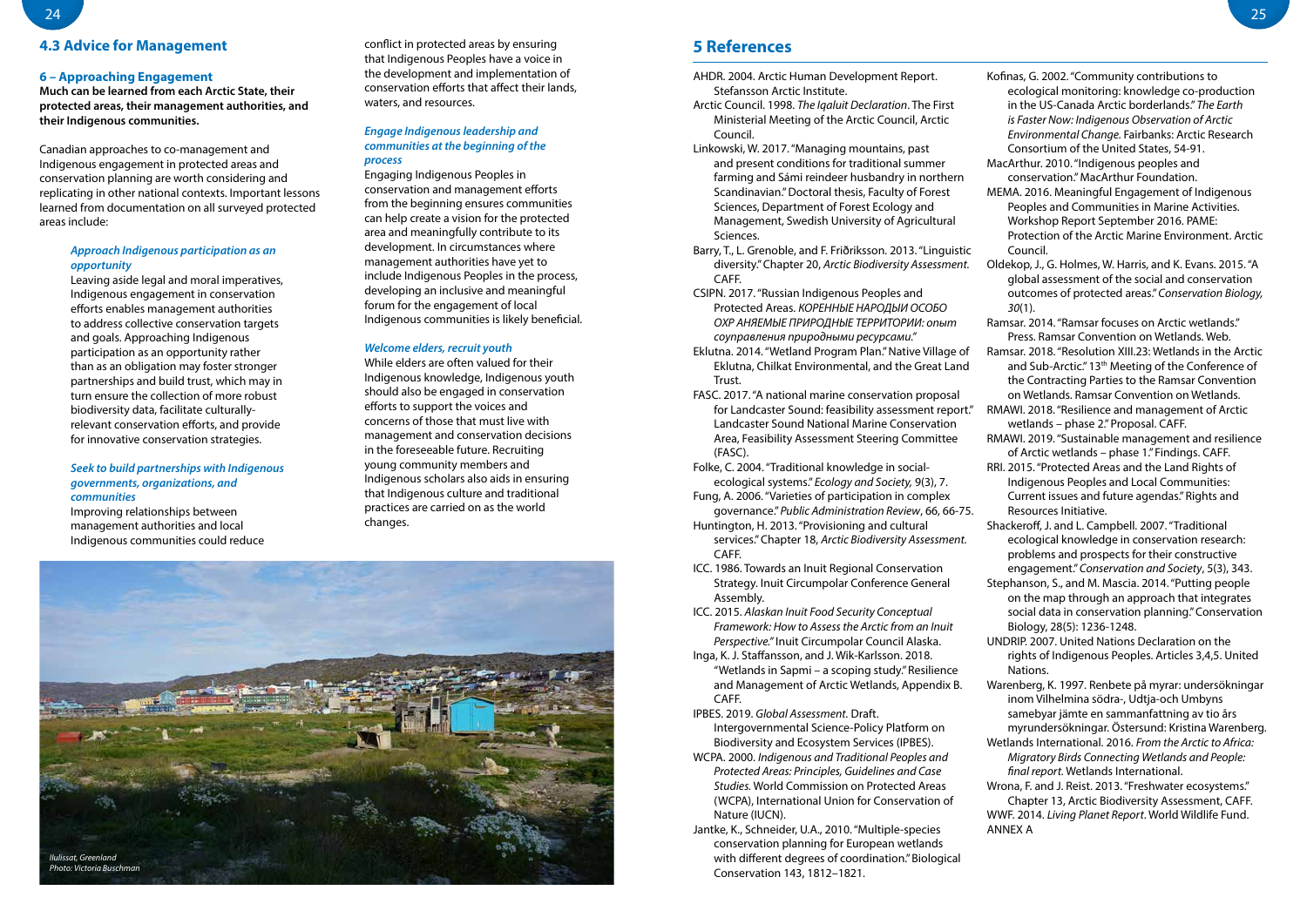## **Study Objectives**

AWIPS aims to identify Indigenous uses of wetland resources and illustrate how participatory processes facilitate the engagement of Indigenous Peoples in Arctic conservation efforts. It also aims to further the discussion on how the inclusion of Indigenous Peoples in conservation efforts aids in capturing Indigenous knowledge, perspectives, and resource needs that are critical to the practical application of conservation efforts in the Arctic context.

## It asks the question:

*How are Indigenous Peoples participating in Arctic wetland resource use and conservation efforts across the circumpolar Arctic and what knowledge gaps may be identified?*

## **Case Study Selection**

## **Study Design**

This comparative assessment relies on a site-specific case study approach to exploring common themes among Indigenous participatory processes within Arctic

**Annex A** wetland protected area management. This approach has been pursued by various organizations conducting research on Indigenous relationships to protected areas across the globe, including the IUCN's report Indigenous and Traditional Peoples and Protected Areas (WCPA 2000) and the MacArthur Foundation's report Indigenous Peoples and Conservation (MacArthur 2010).

| <b>Protected Area</b>     | <b>Designation</b>   | Country    | Year Est. | Area (ha) | <b>Number</b><br>Formal<br><b>Designations</b> | <b>Number</b><br>Management<br><b>Authorities</b> |
|---------------------------|----------------------|------------|-----------|-----------|------------------------------------------------|---------------------------------------------------|
| Lataseno-Hietajoki        | Nature Area          | <b>FIN</b> | 2004      | 43367     | 6                                              | 4                                                 |
| Lemmenjoki                | <b>National Park</b> | <b>FIN</b> | 2004      | 285990    | 4                                              | $\overline{4}$                                    |
| Sammuttijanka             | Nature Area          | <b>FIN</b> | 2004      | 51749     | 4                                              | 4                                                 |
| Myvatn-Laxa               | <b>Wildlife Area</b> | <b>ISL</b> | 1977      | 20000     | $\overline{2}$                                 | 1                                                 |
| Snaefell & Eyjabakkar     | <b>National Park</b> | <b>ISL</b> | 2013      | 26450     | $\overline{2}$                                 | $\mathbf{1}$                                      |
| Tanamunningen             | Nature Area          | <b>NOR</b> | 2002      | 3409      | $\overline{2}$                                 | $\mathbf{1}$                                      |
| Pasvik                    | Nature Area          | <b>NOR</b> | 1996      | 1910      | 3                                              | 1                                                 |
| <b>Brekhovsky Islands</b> | Proposed Area        | <b>RUS</b> | 1994      | 1400000   | 1                                              | $\overline{a}$                                    |
| Ob Estuary                | Nature Area          | <b>RUS</b> | 1994      | 128000    | $\overline{2}$                                 | $\overline{2}$                                    |
| Parapolsky Dol            | <b>Wildlife Area</b> | <b>RUS</b> | 1994      | 1200000   | $\overline{2}$                                 | 6                                                 |
| Karaginski                | Nature Area          | <b>RUS</b> | 1994      | 193597    | $\overline{2}$                                 | $\boldsymbol{6}$                                  |
| <b>Utkholok</b>           | Nature Area          | <b>RUS</b> | 1994      | 220000    | $\overline{2}$                                 | 3                                                 |
| Moroshechnaya             | Nature Area          | <b>RUS</b> | 1994      | 219000    | $\overline{2}$                                 | 3                                                 |
| Numto NR                  | <b>National Park</b> | <b>RUS</b> | 1997      | 721797    | 1                                              | 3                                                 |
| Pirttimysvuoma            | Nature Area          | <b>SWE</b> | 2013      | 2586      | 5                                              | 3                                                 |
| Sjaunja                   | World Her.           | SWE        | 1974      | 181333    | 10                                             | 4                                                 |
| Tarnasjon                 | Nature Area          | SWE        | 1974      | 23236     | 3                                              | $\mathbf{1}$                                      |
| Paivasvuoma               | Nature Area          | SWE        | 2013      | 2759      | 3                                              | $\overline{2}$                                    |
| Blaikfjallet              | Nature Area          | <b>SWE</b> | 2013      | 43487     | 8                                              | $\mathbf{1}$                                      |
| Kilen                     | <b>National Park</b> | <b>GRE</b> | 1988      | 51280     | $\overline{2}$                                 | 1                                                 |
| Hochstetter Forland       | <b>National Park</b> | GRE        | 1988      | 184820    | $\overline{2}$                                 | 1                                                 |
| Heden                     | <b>Wildlife Area</b> | GRE        | 1988      | 252390    | 1                                              | 1                                                 |
| Kuannersuit               | <b>Wildlife Area</b> | <b>GRE</b> | 1988      | 5190      | $\mathbf{1}$                                   | $\mathbf{1}$                                      |
| Kitsissunnguit            | <b>Wildlife Area</b> | GRE        | 1988      | 6910      | 3                                              | 1                                                 |
| <b>Mykines</b>            | Proposed Area        | FAR        | 2012      | 2300      | $\mathbf{1}$                                   | $\mathbf 0$                                       |
| Yukon NWR                 | <b>Wildlife Area</b> | <b>USA</b> | 1980      | 7750000   | $\mathbf{1}$                                   | $\mathbf{1}$                                      |
| <b>Arctic NWR</b>         | <b>Wildlife Area</b> | <b>USA</b> | 1960      | 7805000   | 1                                              | 1                                                 |
| Eklutna Easement          | Easement             | <b>USA</b> | 2014      | 58        | $\mathbf{1}$                                   | $\Omega$                                          |
| <b>East Bay Sanctuary</b> | <b>Wildlife Area</b> | CAN        | 1959      | 113800    | 1                                              | 4                                                 |
| Auyuittuq NP              | <b>National Park</b> | CAN        | 1972      | 2147000   | 1                                              | 4                                                 |
| Sirmilik NP               | <b>National Park</b> | CAN        | 2001      | 2200000   | 1                                              | 4                                                 |
| Tallurutiup Imanga        | <b>Wildlife Area</b> | CAN        |           | 4430000   | 1                                              | 3                                                 |
| Ahiak                     | <b>Wildlife Area</b> | CAN        | 1982      | 6292818   | $\overline{2}$                                 | $\overline{4}$                                    |
| Edehzhie                  | Proposed Area        | CAN        |           | 1420000   | 1                                              | $\overline{2}$                                    |
| Old Crow                  | <b>National Park</b> | CAN        | 1982      | 617000    | $\overline{2}$                                 | 3                                                 |
| Median                    |                      |            |           | 181333    | $\overline{2}$                                 | $\overline{2}$                                    |

- Sites containing large areas of inland or coastal wetlands
- Sites overlapping or adjacent to Indigenous lands or communities
- Sites actively managed or conserved, or proposed for active management or conservation
- Sites with sufficient written documentation or with access to other forms of communication

# **Annex B**

## **Selection Criteria**

## **Relative importance of diversity criteria**

**Site Selection**  AWIPS selected 35 protected areas as case studies in the Arctic and sub-Arctic that met a diverse list of criteria. Among this number are 8 national parks, 12 nature area, 10 wildlife areas, 1 world heritage site, 1 conservation easement, and 3 proposed protected areas, categorized primarily based on the purpose of their designation rather than the common English translations for their respective legal designations. Of the 35 cases, 25 are Ramsar sites (71.4%), several occurring within national parks, while the others represent protected areas encompassing large areas of coastal or inland wetland ecosystems. Non-Ramsar sites included in this study are primarily found in Alaska and Canada where Ramsar sites occurring within the Arctic are much fewer. This study only includes protected areas containing wetland ecosystems which are either actively managed or support species that are actively managed. Among many protected areas that met these criteria, sites were further selected to maintain diversity across ownership, management structure, stages of establishment, intensity of management, degree of Indigenous engagement, spatial geographies, and scales across the eight Arctic States. The cases themselves are bounded by definition, context, time, and activity. The intent of accounting for the diversity of characteristics and political, legal, and cultural contexts is to ensure that no two cases exhibit the same combination of attributes. produce descriptive statistics on these relationships. **Table 8: Sources for data collection**

- 1. Diversity in types of Indigenous engagement (consultation, co-management, etc).
- 2. Diversity in management authorities (government, agency, organization)
- 3. Diversity in geography (location in spatial relation to other selected sites)

4. Diversity in scale (spatial extent of individual sites)

## **Case Study Analysis**

## **Data Collection and Analysis**

AWIPS pursued a mixed methods approach by collecting as much documentation as possible on the surveyed protected areas, drawing primarily from official management and conservation plans, reports, and evaluation while supplementing with information from correspondence with management authorities and Indigenous organizations as necessary. Several sources of information were considered for assessment (Table 8). In circumstances where information was outdated or missing, this study supplemented with additional documentation from other official sources, although not all information came from an acting management authority. Information on protected areas in Russia and Greenland was also supplemented with reports from reputable external sources such as publications from universities and national organizations. Of note, often the full experiences of Indigenous Peoples are not captured in formal documentation released by management authorities, especially in countries in which federal governance structures do not recognize Indigenous rights to protected areas. AWIPS used case study analysis to identify important relationships between seven foci of interest including (1) management authorities, (2) management actions, (3) conservation actions, (4) species protections, (5) Indigenous resource use, (6) Indigenous participation, and (7) environmental concerns (Table 9). This data was primarily used to

| <b>Data Collection</b>                         |
|------------------------------------------------|
| - Management plans                             |
| - Conservation plans                           |
| - Official reports                             |
| - Official publications                        |
| - Correspondence with management authorities   |
| - Correspondence with Indigenous organizations |

## **Table 9: Categories for assessment**

| <b>Data Analysis</b>       |
|----------------------------|
| - Management authorities   |
| - Management actions       |
| - Conservation actions     |
| - Species protections      |
| - Indigenous use           |
| - Indigenous participation |
| - Environmental concerns   |